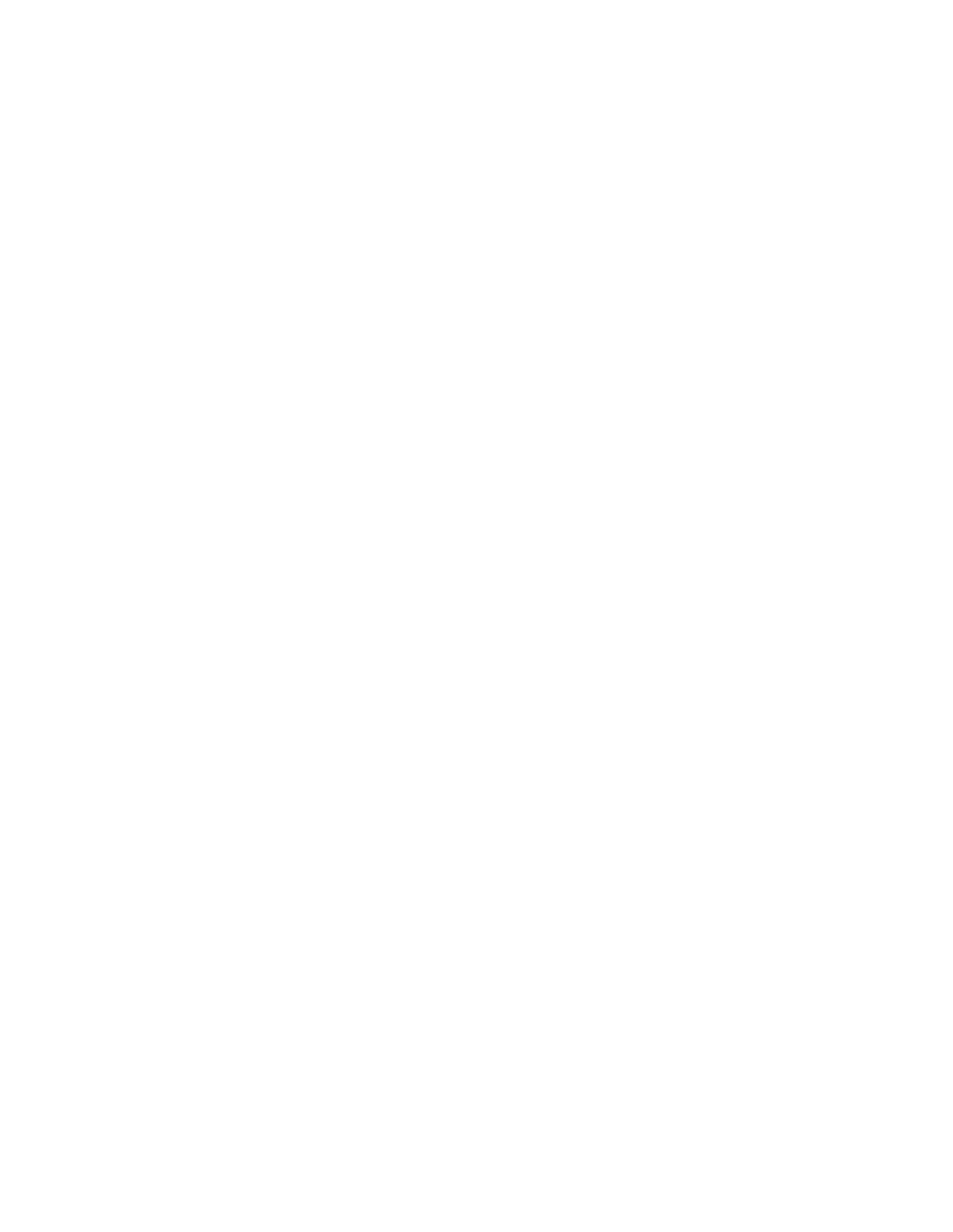# In the case of Šneersone and Kampanella v. Italy,

The European Court of Human Rights (Second Section), sitting as a Chamber composed of:

 Françoise Tulkens, President, David Thór Björgvinsson, Dragoljub Popović, Giorgio Malinverni, András Sajó, Guido Raimondi, Paulo Pinto de Albuquerque, judges, and Stanley Naismith, Section Registrar, Having deliberated in private on 21 June 2011, Delivers the following judgment:

## PROCEDURE

1. The case originated in an application (no. 14737/09) against the Italian Republic lodged with the Court under Article 34 of the Convention for the Protection of Human Rights and Fundamental Freedoms ("the Convention") by two Latvian nationals, Ms Jelizaveta Šneersone and her son Marko Kampanella ("the applicants"), on 9 March 2009.

2. The applicants were represented by Ms A. Rektina, a lawyer practising in Rīga. The Italian Government ("the Government") were represented by their Agent, Mrs E. Spatafora, the Agent of the Government.

3. The applicants alleged, in particular, that the Italian Government had violated their right to respect for their family guaranteed by Article 8 of the Convention. They furthermore pointed out that the first applicant's absence from the hearing of the Rome Youth Court had rendered the decisionmaking process in the Italian courts unfair.

4. On 26 November 2009 the President of the Chamber to which the case had been allocated decided to give notice to the Italian Government of the part of the application concerning the procedural fairness of the proceedings in Italy, as well as the alleged interference with the right to respect for the applicants' family life.

5. The parties replied in writing to each other's observations. In addition, third-party comments were received from the Latvian Government, which had exercised its right to intervene (Article 36 § 1 of the Convention and Rule 44  $\S$  1 (b)). The parties replied to those comments (Rule 44  $\S$  6).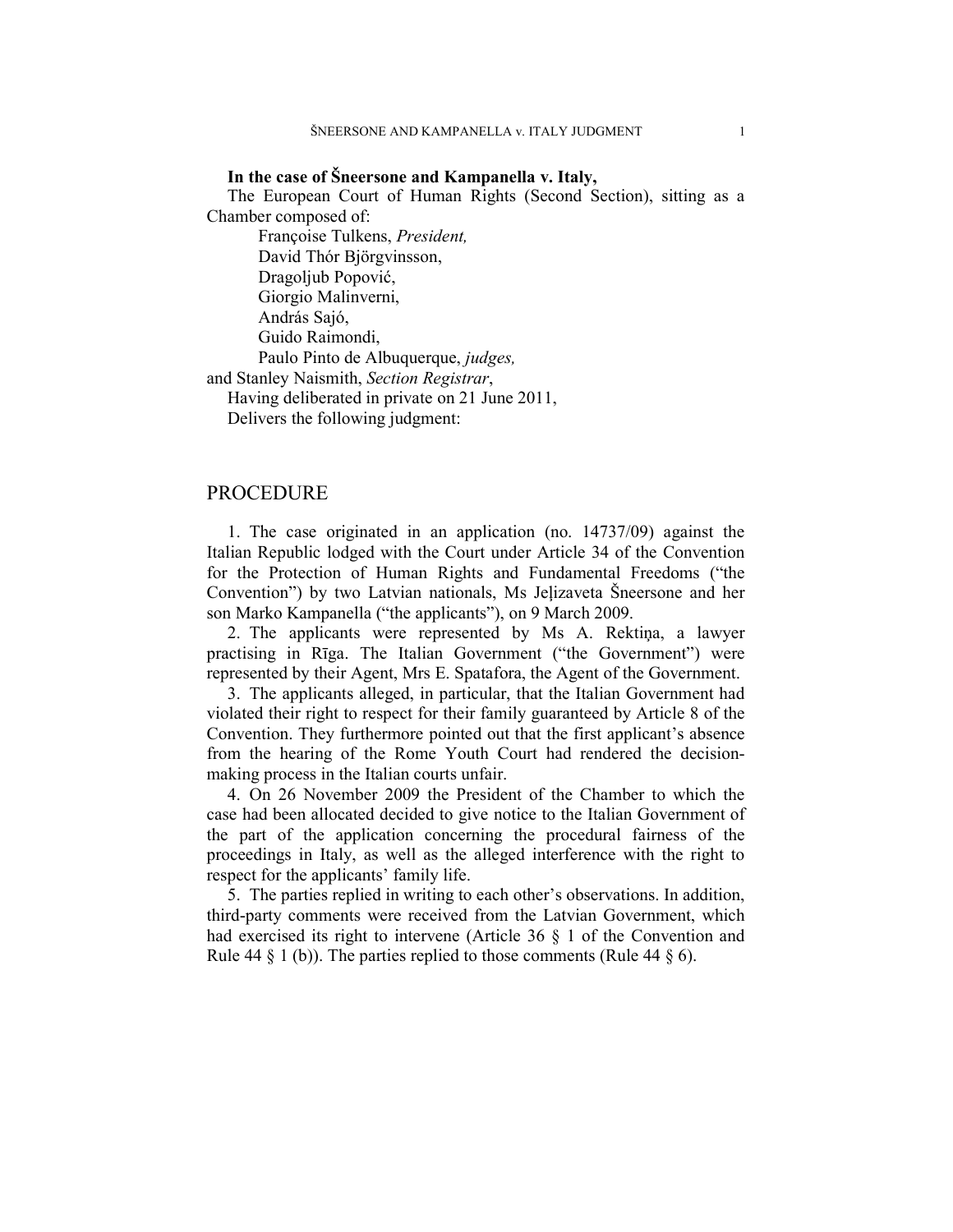# THE FACTS

## I. THE CIRCUMSTANCES OF THE CASE

6. The applicants were born in 1973 and 2002 respectively and live in Rīga.

### A. Events prior to the applicants' departure from Italy

7. In 2002 Marko was born to the first applicant in Italy. His father was an Italian national, who was never married to the first applicant but who has never disputed his paternity of Marko. In 2003 Marko's parents separated and the applicants moved to a separate residence in Cerveteri, Italy. The applicants allege that ever since Marko's birth he has in practice been in the exclusive care of his mother, and his father's participation in his upbringing has been minimal.

8. At the request of the first applicant, on 20 September 2004 the Rome Youth Court (Tribunale per i minorenni di Roma) granted custody of Marko to his mother because the ongoing conflict between the parents made joint custody unfeasible. However, the court held that the father had a right to have his son stay at his home on specified days of the week and also whenever the first applicant was travelling outside Rome for a length of time exceeding one week or outside Italy for any length of time. The decision came into force on the day it was adopted.

9. Marko's father appealed against that decision, requesting that joint custody be granted or that he be granted sole custody and that the first applicant be forbidden to take the child abroad or to change her place of residence without the father's prior approval. The Youth Section of the Rome Court of Appeal (Corte d'appello di Roma. Sezione per i minorenni) rejected his request in a decision of 1 March 2005, noting, inter alia, that the child was developing well and that it was impossible to ensure his development by granting sole custody to the father. Furthermore, it was noted that the father's concern that the first applicant might move to Latvia and take their son with her was unfounded because a judge in a guardianship hearing (giudice tutelare, "the guardianship judge") had previously refused to issue a passport to Marko and also because his mother had strictly adhered to the ruling of the first-instance court and had left the child in his father's care when travelling to Latvia.

10. On 24 June 2005 the guardianship judge granted an authorisation to issue a passport to Marko. On 11 July 2005 Marko's father appealed against that decision. On 14 November 2005 the Rome Youth Court rejected Marko's father's appeal, because there was no evidence that the first applicant was planning to leave Italy with the child.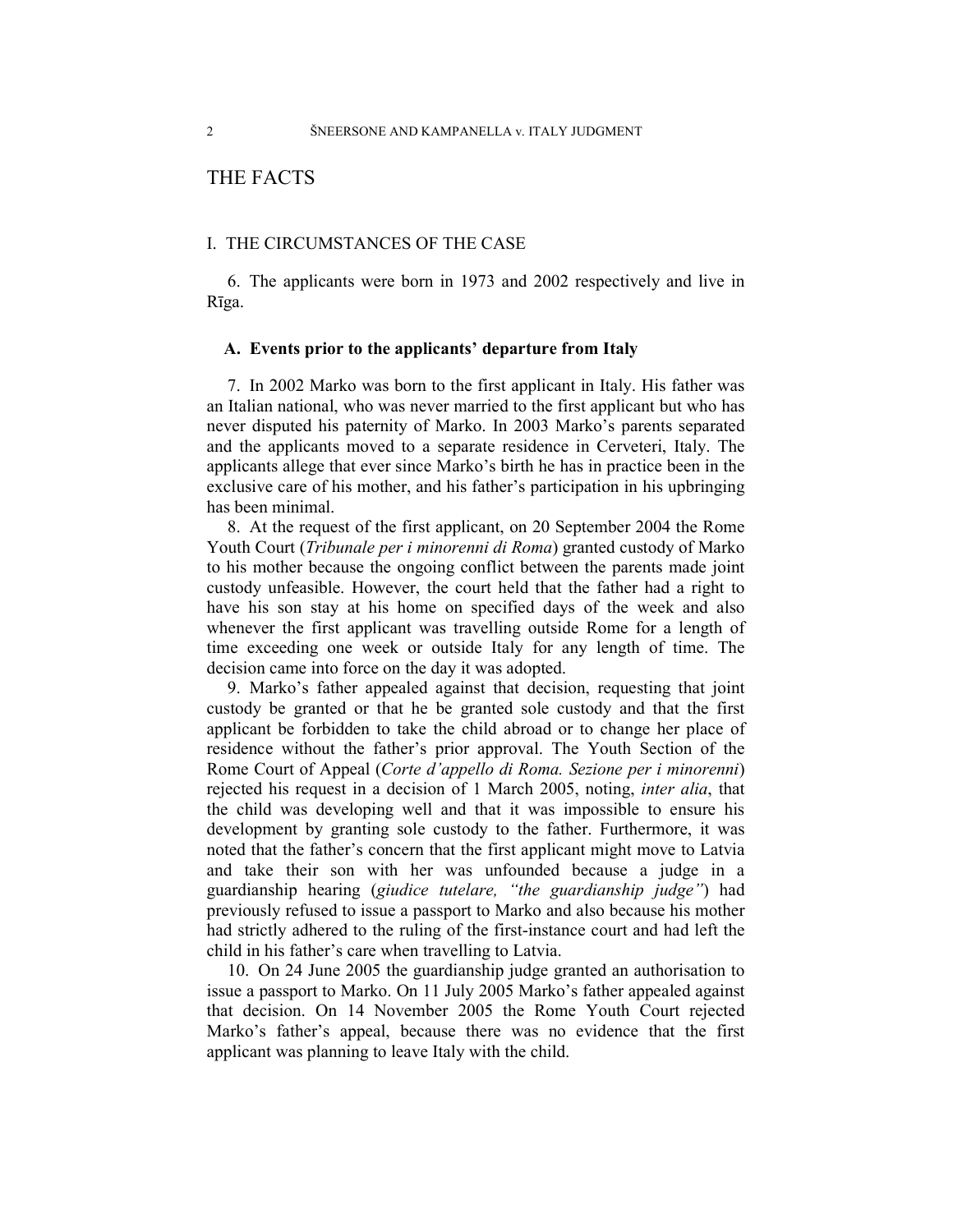11. On 3 February 2006 the Court (Tribunale) of Civitavecchia ruled that Marko's father had to make child support payments. The decision noted, inter alia, that the father had previously avoided financially supporting his son. Marko's father failed to make the ordered payments and on 8 April 2006 the first applicant lodged a complaint about this with the Italian police.

# B. The applicants' departure and the subsequent proceedings in Italy

12. It appears that because of Marko's father's failure to financially support the applicants their only income was money which the first applicant's mother was sending from Latvia. However, in December of 2005 the first applicant's mother informed her that she was no longer able to provide financial support. According to the applicants it was for that reason that they had no other choice but to return to Latvia in April of 2006. The applicants indicate that they subsequently continued to return to Italy for brief periods of time. According to the Italian Government, they have never been back.

13. On 7 February 2006 Marko was granted Latvian citizenship, since it was established that his mother's permanent residence at the time of his birth had been in Latvia. Subsequently, the first applicant registered Marko's permanent residence in an apartment in Rīga belonging to her.

14. On an unspecified date Marko's father requested the Rome Youth Court to grant him interim sole custody of Marko and to order his return to Italy.

15. On 5 June 2006 that court issued a decision in which it upheld the father's request. The decision noted that the first applicant's actions had been harmful to the child. The court further held that it did not have jurisdiction to order the child's return to Italy but indicated that Marko had to reside with his father. The decision finally provided that a hearing would be held on 25 October 2006 and that Marko's father had an obligation to inform the first applicant of the court's decision before 20 September 2006.

16. The applicants submit that the first applicant was not informed of the hearing that had been scheduled, nor did she receive a summons to it. The applicants further submit that Marko's father had never requested full custody, but instead had asked the court to re-establish his rights of contact with the child and to order his return to Italy. The first applicant alleges that she only learned about the adopted decision in March of 2007.

## C. The Hague Convention proceedings in Latvia

17. On 16 January 2007 (by what appears to be a clerical error the document is dated 16 January 2006) the Italian Ministry of Justice, in its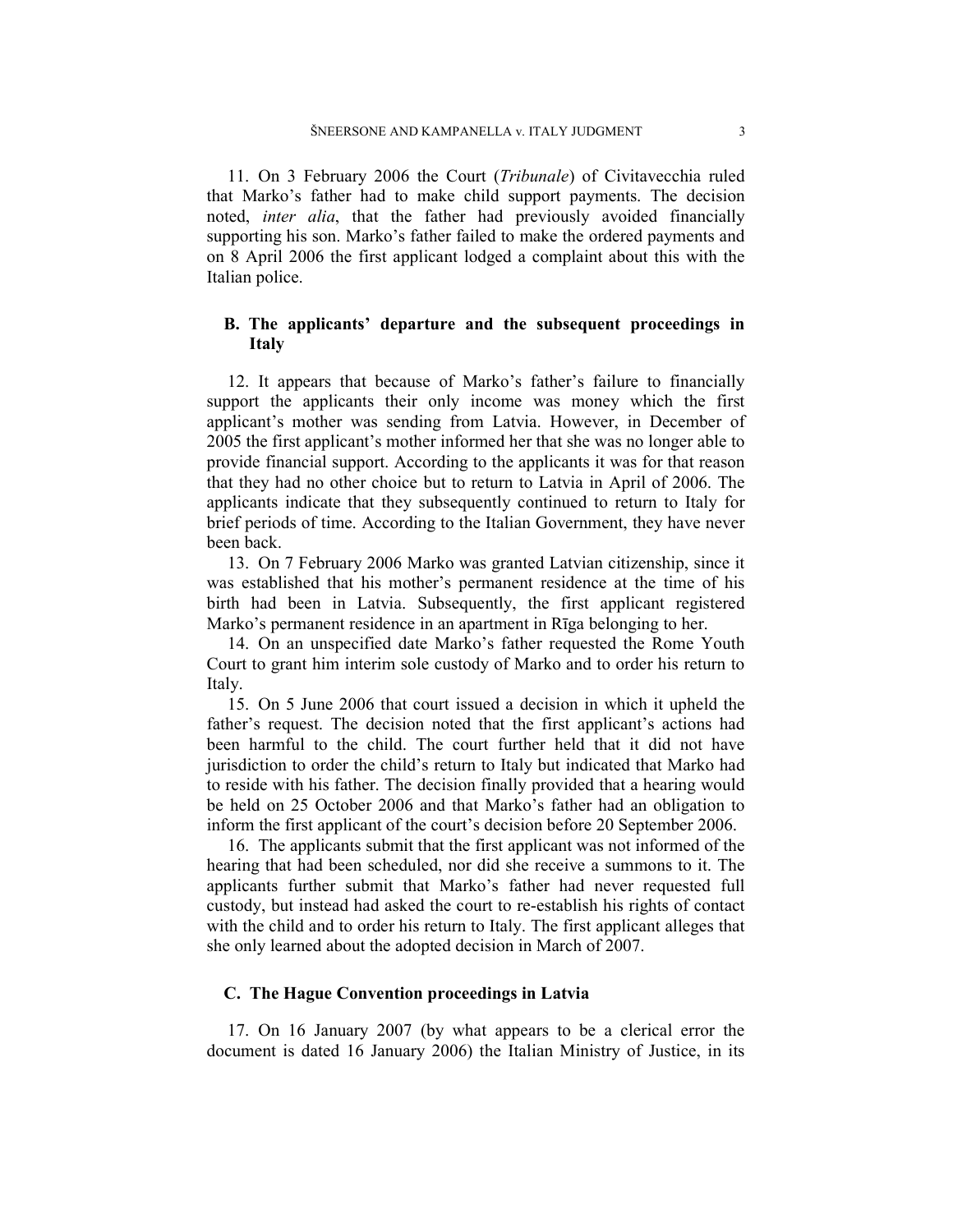capacity as the Central Authority under Article 6 of the Convention on the Civil Aspects of International Child Abduction ("the Hague Convention"), issued a request for Marko to be returned to Italy.

18. After receiving the request, the Latvian Ministry of Child and Family Matters (Bērnu un ģimenes lietu ministrija), which is the Latvian Central Authority within the meaning of the Hague Convention, initiated civil proceedings against the first applicant in accordance with Article 7 of the Hague Convention. The Rīga City Vidzeme District Court, which had been allocated the case, requested the Rīga City Orphans' Court (Rīgas  $b\bar{a}$ rintiesa) to evaluate the applicants' residence and to issue an opinion concerning the possibility of returning Marko to his father in Italy. After visiting the applicants' residence, by a decision of 20 March 2007 the Orphans' Court established that the child's living conditions were beneficial for his growth and development. It further noted that Marko had adjusted to living in his mother's residence and that she was ensuring his full physical and intellectual development. Accordingly, the Orphans' Court concluded that the child's return to Italy would not be compatible with his best interests.

19. That conclusion was also supported by the findings of a psychologist, whose opinion had been requested by the applicants' lawyer. In a report dated 30 March 2007 the psychologist concluded that severance of contact between Marko and his mother was not to be allowed, in that it could negatively affect the child's development and could even create neurotic problems and illnesses.

20. By a letter of 6 April 2007, the Italian Central Authority attested to the Latvian Central Authority that if any of the circumstances mentioned in Article 13 (b) of the Hague Convention arose Italy would be able to activate a wide-ranging child protection network which could ensure that Marko and his father received psychological help.

21. On 11 April 2007 the Rīga City Vidzeme District Court issued a decision by which it refused the father's request to return Marko to Italy. That court based its decision on the Hague Convention and Council Regulation (EC) No. 2201/2003 of 27 November 2003 concerning jurisdiction and the recognition and enforcement of judgments in matrimonial matters and matters of parental responsibility ("the Regulation"). The court held that the removal of Marko had been wrongful within the meaning of the Hague Convention and the Regulation, since it had been carried out without his father's permission. It was further noted that it was not expedient to hear Marko's own opinion, since he was four years old at the time and was unable to form an opinion about which of his parents he should live with.

22. The court considered it necessary to assess whether the circumstances provided for in Article 13 (b) of the Hague Convention existed. Its conclusion was that those circumstances existed. It noted the ties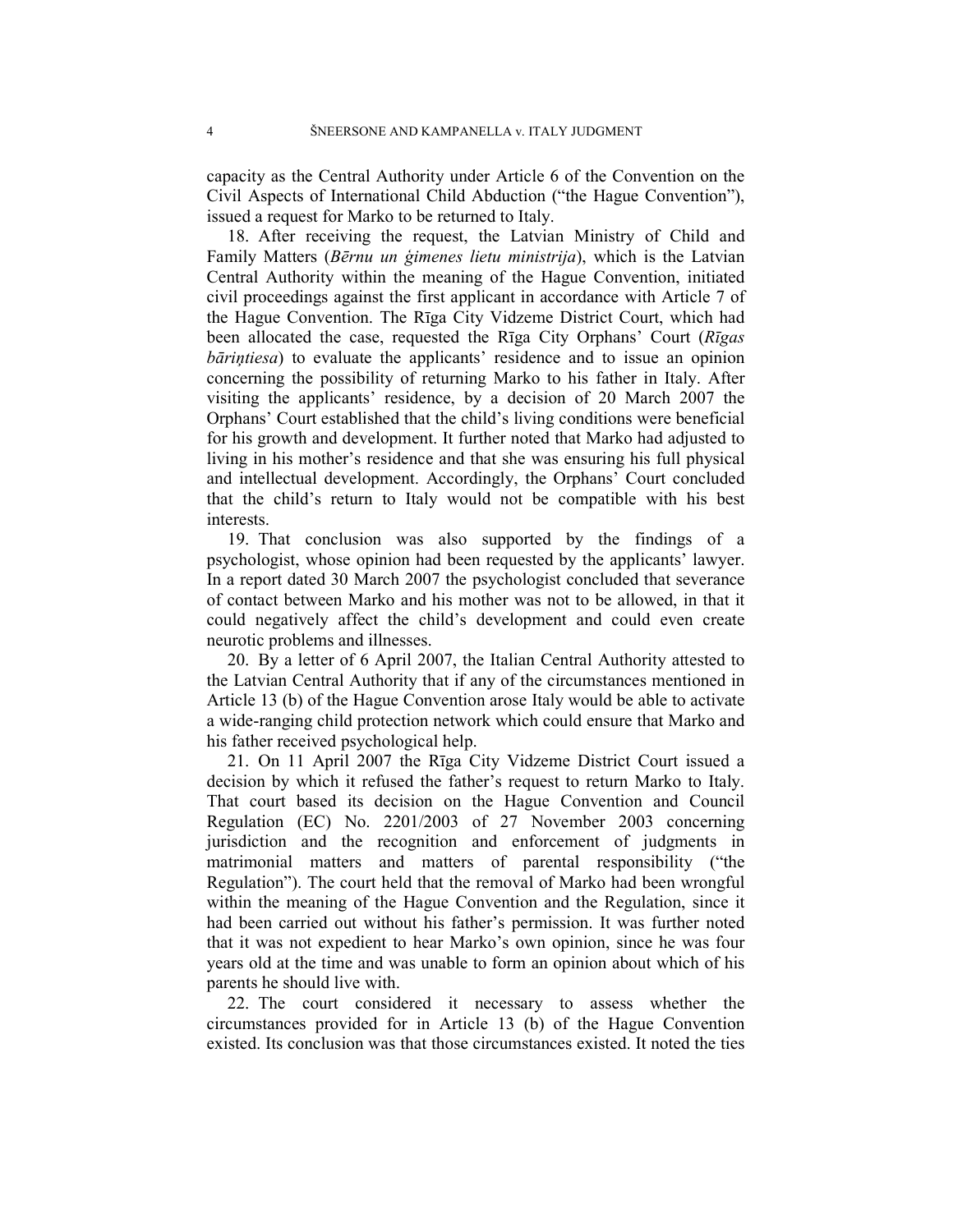between Marko and his mother and the fact that he had settled well in Latvia and considered that his continued residence in Latvia was essential for his development. The Vidzeme District Court found that the provisions of Article 11 (4) of the Regulation had not been fulfilled, because it was financially impossible for the first applicant to follow Marko to Italy if he were returned there. Furthermore, the guarantees provided for by Italy could not ensure that the child would not suffer psychologically and that his mental health would not be prejudiced. Accordingly the court applied Article 13 (b) of the Hague Convention and refused the father's request.

23. On 24 May 2007 the Rīga Regional Court adopted a final decision, by which it rejected the father's appeal against the decision of the Vidzeme District Court. In substance the Regional Court agreed with the conclusions of the first-instance court, adding that the guarantees offered by the Italian Central Authority concerning the protection available to Marko after his potential return to Italy were too vague and non-specific. It was also mentioned that Marko's father had made no effort to establish contact with his son ever since the applicants' departure from Italy.

24. On 4 June 2007 the first applicant requested the Rīga City Vidzeme District Court to grant her sole custody of Marko. On 8 January 2008 the Rīga Custody Court issued an opinion in which it concluded that granting sole custody of Marko to his mother was in his best interests. The Custody Court indicated among other considerations the fact that Marko's father had not seen his son since 2006.

## D. Proceedings based on the Regulation

25. On 7 August 2007 Marko's father lodged a request with the Rome Youth Court, which was based on Article 11 (4), (7) and (8) of the Regulation, to issue an immediately executable decision ordering Marko's return to Italy.

26. On 11 December 2007 the first applicant submitted her observations to that court, in which she acknowledged that she had left Italy because of an ongoing conflict with Marko's father and because of her difficult financial situation. She noted that Marko's father had never travelled to see his son in Latvia; however, she stated that the applicants were always available to come to Italy to meet Marko's father during school holidays. In conclusion, she requested that the court order child support payments in the amount of 700 euros (EUR) per month.

27. In the context of separate proceedings, on 11 January 2008 the Civitavecchia Court made a judgment concerning the first applicant's request for child support payments and ordered Marko's father to pay the first applicant EUR 4,800 plus interest, starting from 14 October 2004.

28. By a decision of 21 April 2008 the Rome Youth Court upheld the father's request. It considered that the only role left to it by Article 11 (4) of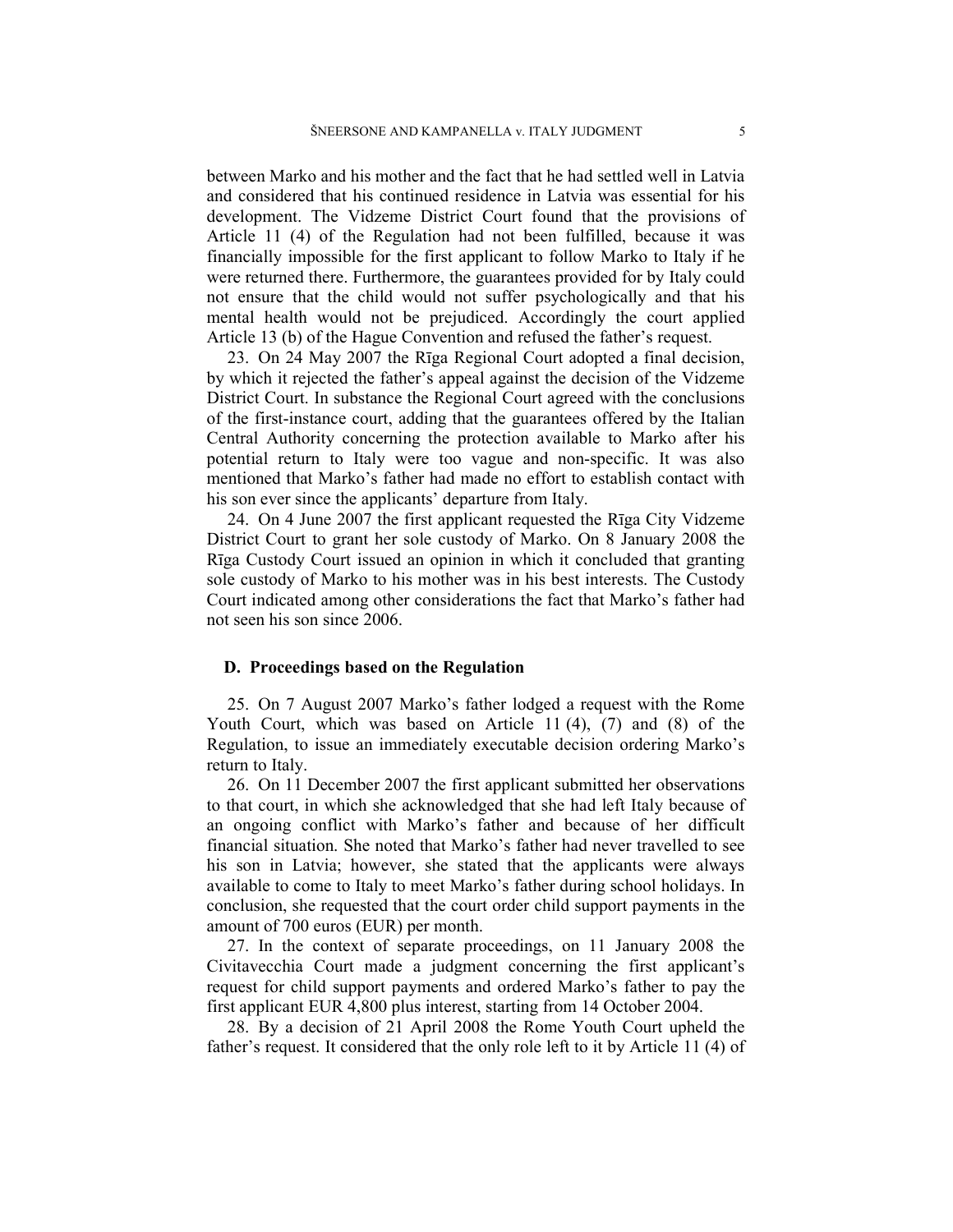the Regulation was to verify whether adequate arrangements had been made to secure the protection of the child from any identified risks within the meaning of Article 13 (b) of the Hague Convention after his or her return. After considering the first applicant's submissions, the court noted that the father had proposed that Marko would stay with him, while the first applicant would be authorised to use a house in Aranova for periods of fifteen to thirty consecutive days during the first year and subsequently for one summer month every other year (the first applicant would have to cover her own travel expenses and one half of the rent of the house in Aranova), during which time Marko would be staying with his mother, while the father would retain the right to visit him on a daily basis. Marko would be enrolled in a kindergarten which he had attended before his removal from Italy. He would also attend a swimming pool he had used before his departure from Italy. The father furthermore undertook to ensure that the child would receive adequate psychological help and would attend Russian-language classes for Russian children. The court considered such an arrangement adequate to fulfil the requirements of the Regulation and ordered an immediate execution of its decision to return Marko to Italy and to have him reside with his father. The court also pointed out that it would be preferable if the first applicant accompanied Marko on his way to Italy but, should that prove to be impossible, his return would be arranged by the Italian embassy in Latvia. Due to the urgent nature of the case, the decision was pronounced to be immediately executable.

29. On 18 June 2008 (in what appears to be a clerical error, the date indicated in the document is 18 June 2009) the first applicant lodged a request with the Youth Court to suspend the execution of its decision. She argued that Marko had not been heard by the tribunal and that the Youth Court had not taken into consideration the arguments which the Latvian courts had used in their decisions when applying Article 13 of the Hague Convention.

30. On 20 June 2008 the first applicant lodged an appeal against the decision of the Rome Youth Court of 21 April 2008. In her appeal she requested that the execution of that decision be suspended; that the appeal court hear Marko; that there be an order that she retain sole custody of Marko; and that Marko's father be ordered to pay EUR 700 per month in child support payments.

31. On 22 July 2008 the Rome Youth Court adopted a decision in which it rejected the first applicant's request to suspend the execution of the decision of 21 April. That court considered that it was not appropriate to question the child, taking into account his young age and the level of maturity. Furthermore, it considered that Article 42 of the Regulation did not oblige it to hear the parties in person. It remarked that all of the decisions taken by the Latvian courts had been duly taken into consideration. Finally, the court upheld the father's request to issue a return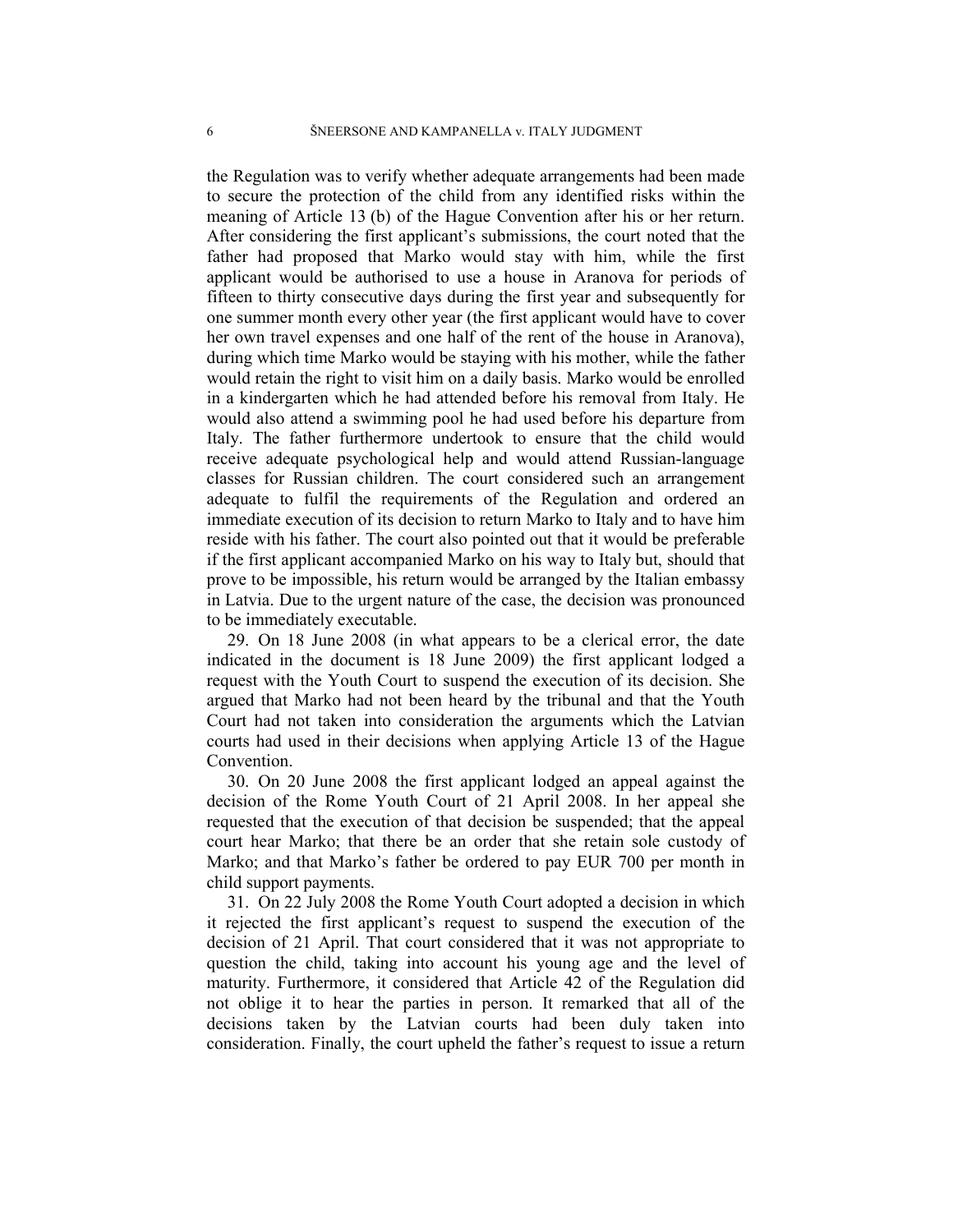certificate in accordance with Articles 40, 42 and 47 of the Regulation. The certificate was issued on 29 July 2008.

32. On 14 August 2008 the Italian Central Authority sent a letter to the Latvian Central Authority, forwarding the Youth Court's decision of 22 July 2008 and inviting it to advise the Italian side on "the initiatives that will be taken in order to enforce the return order made by the Youth Court in Rome".

33. On 27 August 2008 a psychologist issued another report on Marko's psychological state. The report concluded that the child had developed certain psychological problems in connection with his father's request to return him to Italy. It further reiterated the conclusion from the earlier report, that Marko had strong emotional ties with his mother, the severance of which was impermissible.

34. On 10 September 2008 the first applicant received information from the Latvian Central Authority about the request made by the Italian Central Authority. The first applicant was informed that Latvia had an obligation to enforce the 21 April 2008 decision of the Rome Youth Court.

35. On 13 February 2009 the first applicant submitted a request to the Rīga City Vidzeme District Court, requesting it to indicate interim measures and not to allow Marko's return to Italy "until he himself agrees to return to his father in Italy". Further, she requested the court to require the Rome Court of Appeal and the Rome Youth Court to surrender their competence to the Vidzeme District Court, since that court had already, on 4 June 2007, been allocated a still pending case concerning the granting of sole custody of Marko to his mother, and also because the child's permanent residence was in Latvia.

36. On 18 February 2009 the Vidzeme District Court adopted a decision in which it decided not to proceed with the first applicant's request concerning the question of Marko's custody, since it considered that the first applicant's appeal against the Rome Youth Court's decision of 21 April 2008, which was pending at the time before the Rome Court of Appeal, concerned the same subject matter, with the same parties involved.

37. On 21 April 2009 the Rome Court of Appeal adopted a decision concerning the first applicant's appeal against the Rome Youth Court's decision of 21 April 2008. The appeal court first of all observed that pursuant to Article 11 (8) of the Regulation (see below, paragraph 45) it had jurisdiction to decide the question of the child's return to Italy. It then went on to observe that the first-instance court had correctly implemented the procedure set out in Article 11 (7) of the Regulation (see below, paragraph 45), as attested by the reasoned opinion of the European Commission (see below, paragraphs 39-45). The court continued by observing that the decision to grant Marko's father sole custody had been motivated by the first applicant's behaviour when she had chosen to take the child to Latvia and by the father's undertaking to take care of the child in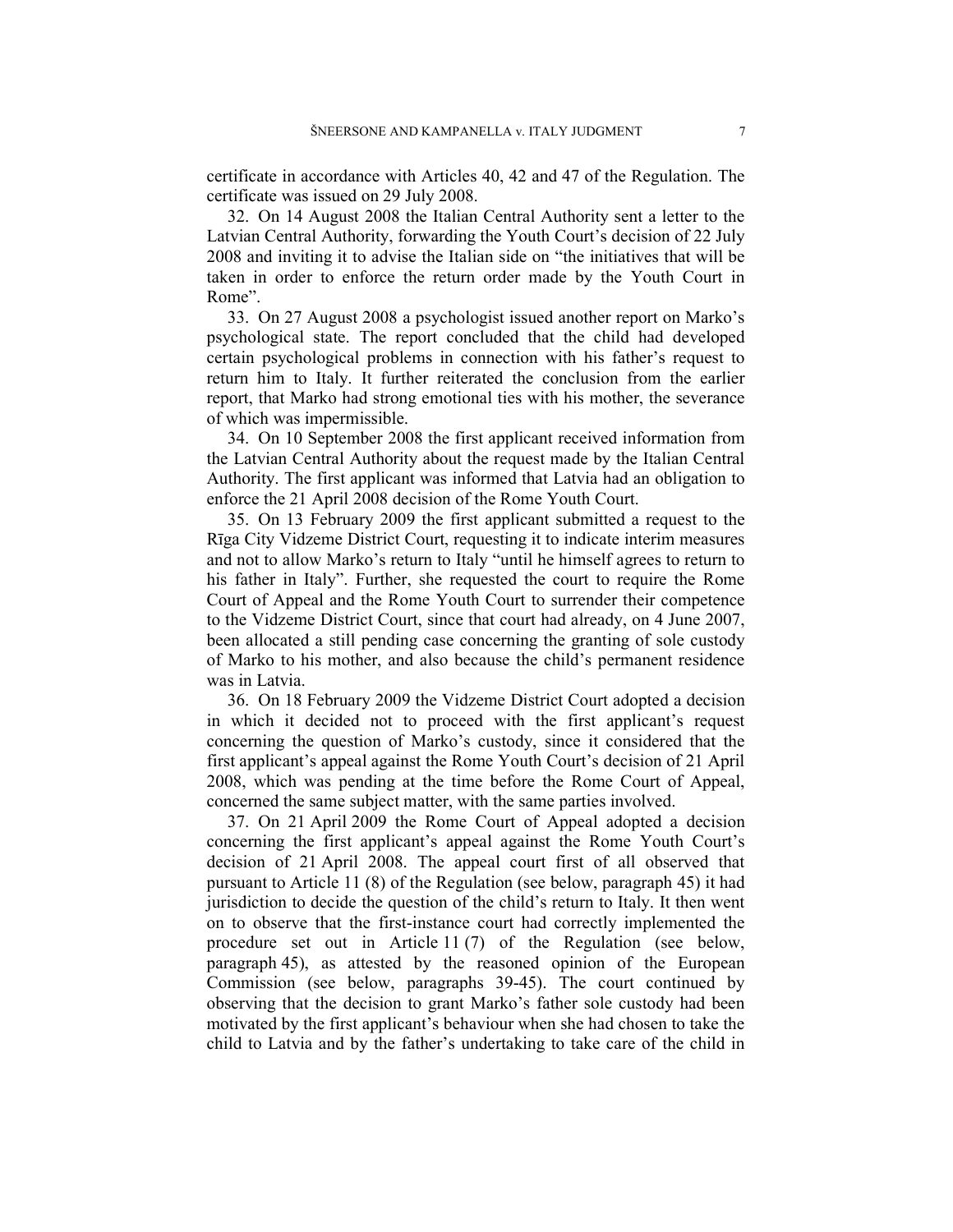Italy. The Court of Appeal therefore upheld the decision of the Rome Youth Court and ordered that after the child's return to Italy he be enrolled in a primary school.

38. On 10 July 2009 the bailiff of the Rīga Regional Court charged with the execution of the Rome Youth Court decision of 21 April 2008 invited Marko's father to provide assistance in the execution of that decision by re-establishing contact with his son. It appears that Marko's father has not responded to that request in any way.

## E. Proceedings in the European Commission

39. On 15 October 2008 the Republic of Latvia brought an action against Italy before the European Commission in application of Article 227 of the Treaty Establishing the European Community. Latvia alleged, in particular, that the above-described proceedings in Italy (the decision adopted on 21 April 2008 and the issuing of the return certificate in July 2008) did not conform to the Regulation, in that neither of the applicants had been heard by the Rome Youth Court on 21 April 2008, and also that the Rome Youth Court had ignored the decisions of 11 April 2007 of the Rīga City Vidzeme District Court and of 24 May 2007 of the Rīga Regional Court.

40. On 15 January 2009 the Commission issued a reasoned opinion. It held that Italy had violated neither the Regulation nor the "general principles of the Community law". In so far as is relevant to the case before the Court, the Commission held as follows.

41. At the outset it reiterated that, given the particular circumstances of the case, where Latvia was disputing the legality of the actions of an Italian authority with a judicial function, the scope of the Commission's review was very limited. The Commission could only review matters of procedure, not substance, and it had to respect the decisions made by the Italian courts in the exercise of their discretionary powers.

42. Concerning the argument of the Republic of Latvia that the decision of 21 April 2008 had been adopted without attempting to obtain Marko's opinion, the Commission stressed that it followed from the Regulation, the United Nations Convention on the Rights of the Child ("the UN Convention"), the Hague Convention and the Charter of Fundamental Rights of the European Union that hearing a child's opinion with regard to questions concerning that child was a fundamental principle. However, that principle was not absolute. What had to be taken into account was the level of the child's development. That level was not and could not be defined in any international instruments, therefore the national authorities retained wide discretion in such questions. The Commission held that the Italian Central Authority had used that discretion and indicated in the certificate of return that it had not been necessary for the Italian courts to hear Marko.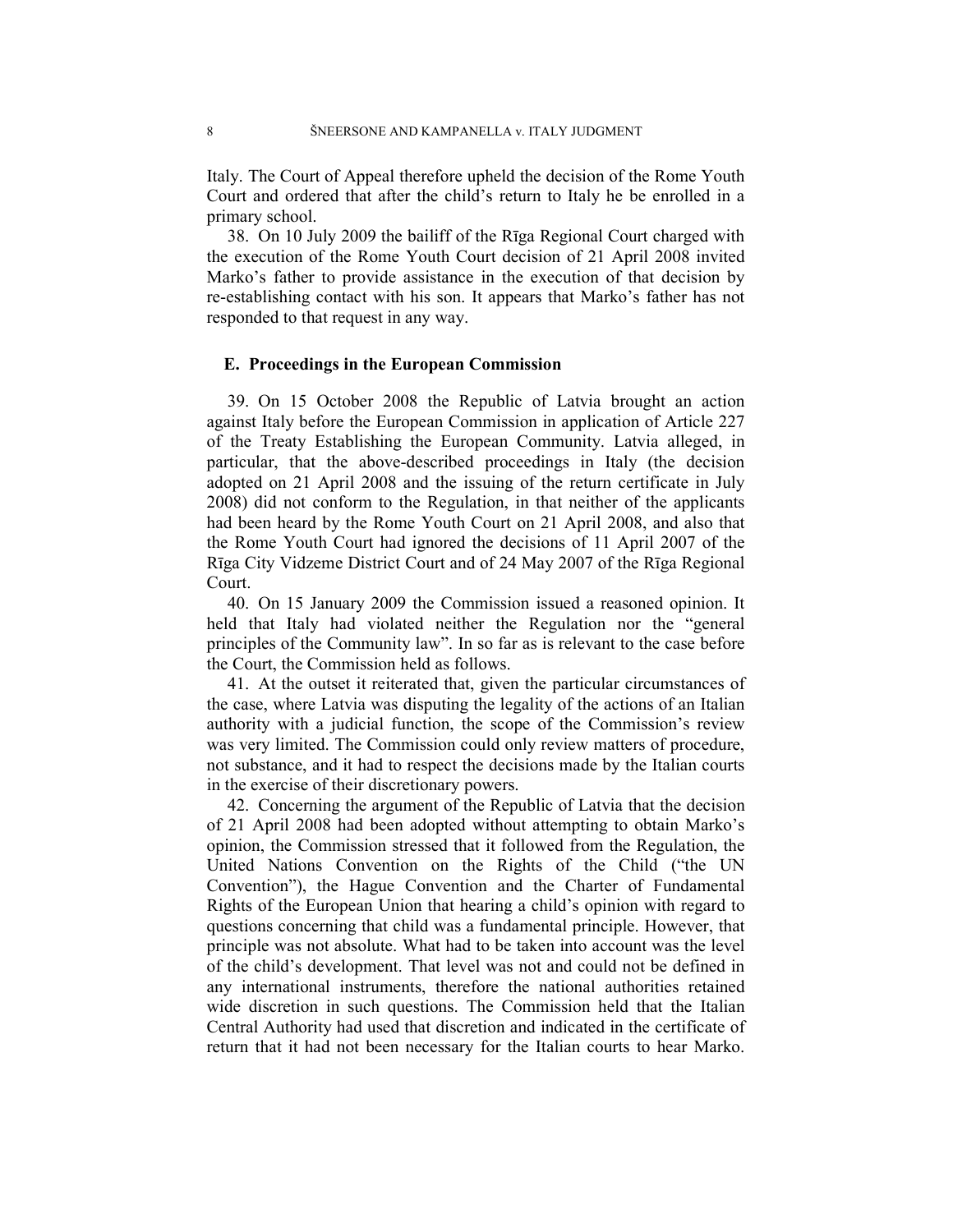Therefore, none of the international instruments that had been invoked by Latvia had been breached.

43. Latvia further criticised the fact that the decision of 21 April 2008 had been adopted without duly taking into account the position of the first applicant, and that the decision had been adopted without hearing either of the parties, including the first applicant, who was neither informed of the time of the forthcoming hearing nor invited to take part in it. The Commission noted that the decision of 21 April 2008 had been adopted in written proceedings, without hearing oral submissions of either of the parties, which was fully in conformity with the applicable Italian procedural legislation. The Commission interpreted Article 42 (2) (b) of the Regulation (see below, paragraph 51) in the light of the Court's case-law (referring in particular to *Dombo Beheer B.V. v. the Netherlands*, 27 October 1993, § 32, Series A no. 274), and considered that the use of written proceedings was permissible as long as the principle of equality of arms was observed. The Commission observed that the first applicant had been given an opportunity to submit written observations on equal grounds with Marko's father and thus neither the Regulation nor the UN Convention had been violated.

44. Lastly, Latvia criticised the decision of 21 April 2008 and the related return certificate for ignoring the Latvian authorities' reasons for refusing to order Marko's return to Italy. The Commission indicated that its role was not to analyse the substance of the Italian authorities' decisions – it was limited to appraising the compliance with the procedure which led to the adoption of those decisions with the procedural requirements of the Regulation. Nothing in the Regulation forbade the Italian authorities to come to a conclusion that was opposite to the one reached by the Latvian authorities. Quite to the contrary, the Commission considered that the Regulation gave the country of the child's residence prior to the abduction "the final say" in ordering the return, even if his or her new country of residence had declined to order the return. In this regard the Commission noted that the Rīga Regional Court, when adopting the decision of 24 May 2007 (see above, paragraph 23), had referred to the Law of Civil Procedure, section 644<sup>19</sup> (6) (2) of which permits refusal to return a child if the child is well settled in Latvia and his or her return is not in his or her interests. The Commission questioned the Latvian court's alleged failure to invoke the "much more binding" Article 13 of the Hague Convention, which in their opinion demonstrated that the Latvian courts had devoted attention to Marko's situation in Latvia instead of the potential consequences of his return to Italy. In short, the Commission had "not discovered any indications" that life in Italy together with his father would expose Marko to physical or psychological harm or otherwise place him in an intolerable situation. What is more, the Commission considered that the Rome Youth Court in its decision of 21 April 2008 had directly addressed the Rīga Regional Court's concerns that the measures envisaged for Marko's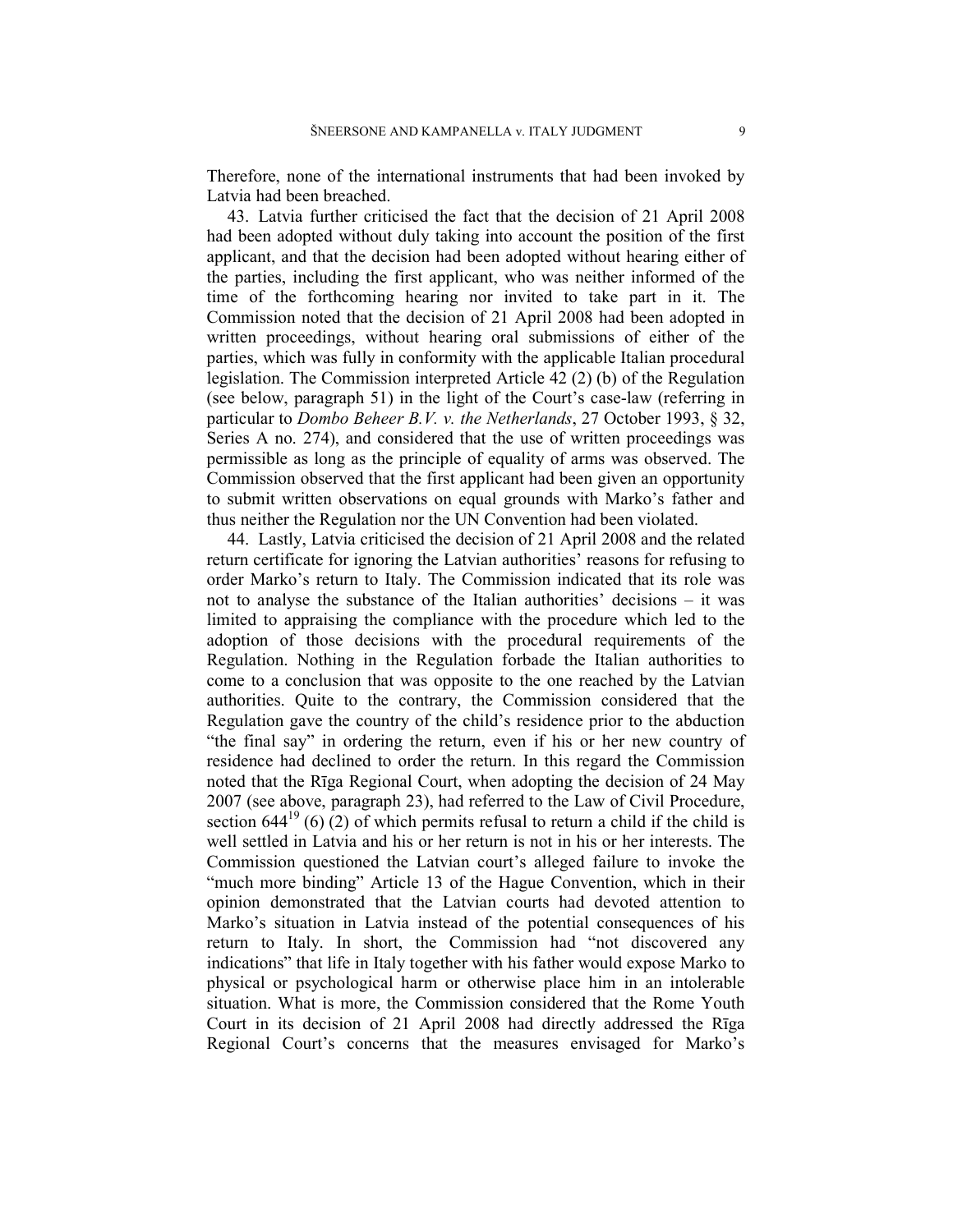protection upon his return to Italy were too vague – the Italian court had set out specific obligations on the father which would allow for balanced development of the child and for him to have contact with both parents.

45. In conclusion the Commission conceded that the decision of 21 April 2008 did not contain a detailed analysis of either the arguments of the first applicant or of those of Marko's father. However, it considered that the Regulation did not require such an analysis. Therefore, the exact procedure to be followed in that respect was left to the national courts' discretion. Taking that into account, it was found that neither Latvia nor the Commission could dispute the particular formulation of the Italian court's decision.

#### II. RELEVANT INTERNATIONAL LAW

46. The Hague Convention, which has been ratified by Latvia and Italy, provides, in so far as relevant, as follows.

#### Article 3

"The removal or the retention of a child is to be considered wrongful where –

a) it is in breach of rights of custody attributed to a person, an institution or any other body, either jointly or alone, under the law of the State in which the child was habitually resident immediately before the removal or retention; and

b) at the time of removal or retention those rights were actually exercised, either jointly or alone, or would have been so exercised but for the removal or retention.

The rights of custody mentioned in sub-paragraph a) above, may arise in particular by operation of law or by reason of a judicial or administrative decision, or by reason of an agreement having legal effect under the law of that State."

#### Article 4

"The Convention shall apply to any child who was habitually resident in a Contracting State immediately before any breach of custody or access rights. The Convention shall cease to apply when the child attains the age of 16 years."

#### Article 6

"A Contracting State shall designate a Central Authority to discharge the duties which are imposed by the Convention upon such authorities. [..]"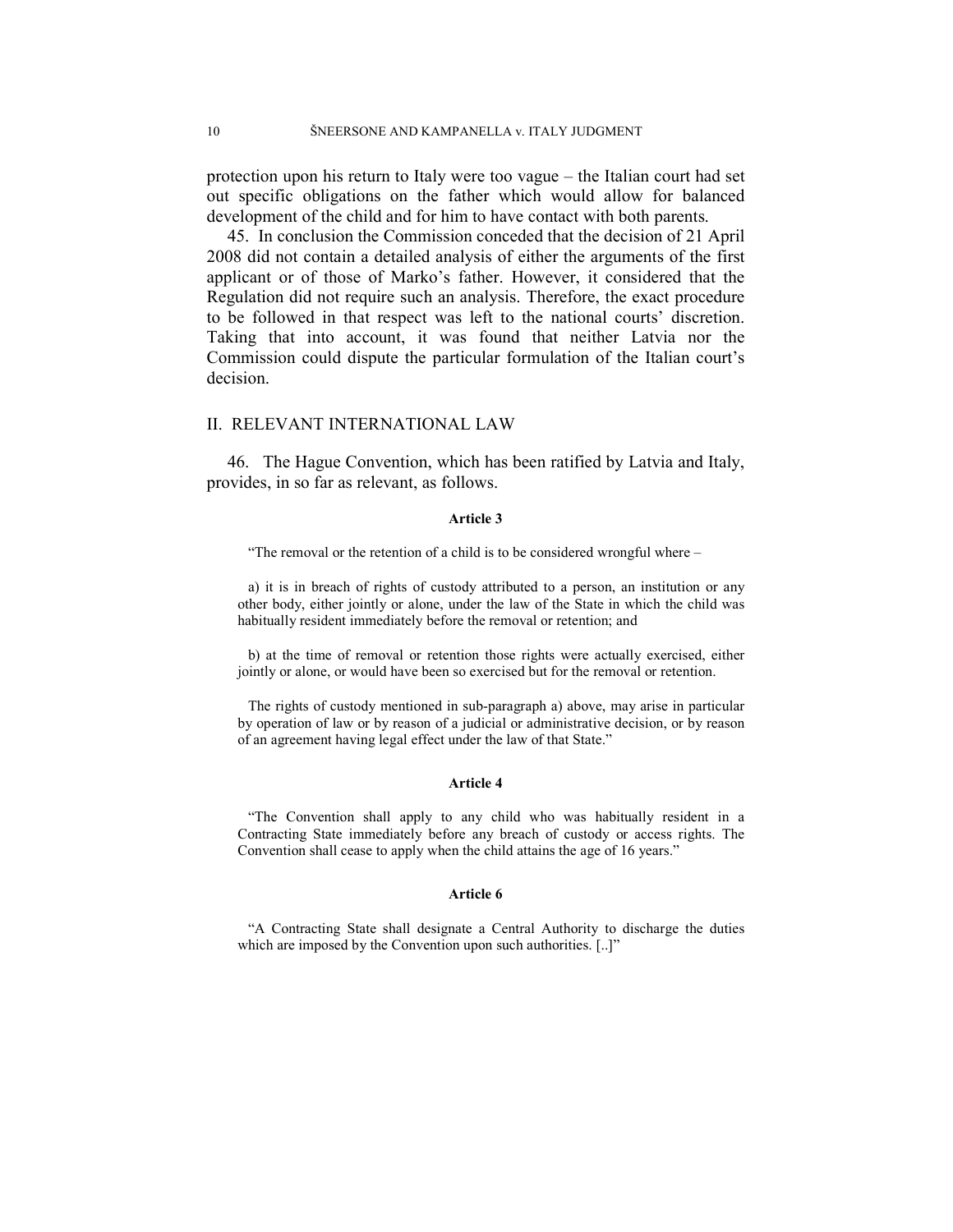#### Article 7

"Central Authorities shall co-operate with each other and promote co-operation amongst the competent authorities in their respective State to secure the prompt return of children and to achieve the other objects of this Convention.

In particular, either directly or through any intermediary, they shall take all appropriate measures –

[..]

f) to initiate or facilitate the institution of judicial or administrative proceedings with a view to obtaining the return of the child and, in a proper case, to make arrangements for organizing or securing the effective exercise of rights of access; [..]"

#### Article 11

"The judicial or administrative authorities of Contracting States shall act expeditiously in proceedings for the return of children.

If the judicial or administrative authority concerned has not reached a decision within six weeks from the date of commencement of the proceedings, the applicant or the Central Authority of the requested State, on its own initiative or if asked by the Central Authority of the requesting State, shall have the right to request a statement of the reasons for the delay. If a reply is received by the Central Authority of the requested State, that Authority shall transmit the reply to the Central Authority of the requesting State, or to the applicant, as the case may be."

#### Article 12

"Where a child has been wrongfully removed or retained in terms of Article 3 and, at the date of the commencement of the proceedings before the judicial or administrative authority of the Contracting State where the child is, a period of less than one year has elapsed from the date of the wrongful removal or retention, the authority concerned shall order the return of the child forthwith.

The judicial or administrative authority, even where the proceedings have been commenced after the expiration of the period of one year referred to in the preceding paragraph, shall also order the return of the child, unless it is demonstrated that the child is now settled in its new environment.

Where the judicial or administrative authority in the requested State has reason to believe that the child has been taken to another State, it may stay the proceedings or dismiss the application for the return of the child."

#### Article 13

"Notwithstanding the provisions of the preceding Article, the judicial or administrative authority of the requested State is not bound to order the return of the child if the person, institution or other body which opposes its return establishes that –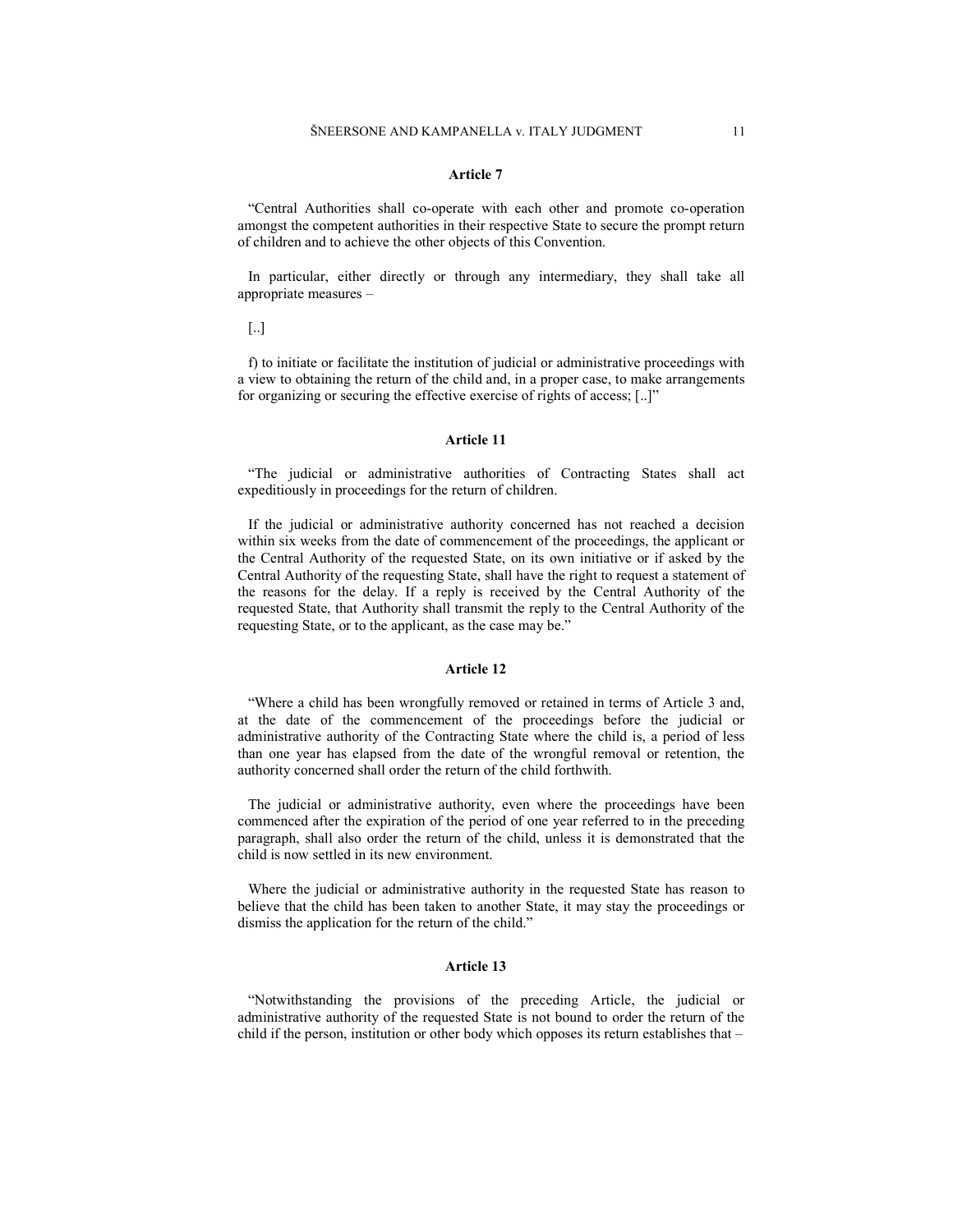a) the person, institution or other body having the care of the person of the child was not actually exercising the custody rights at the time of removal or retention, or had consented to or subsequently acquiesced in the removal or retention; or

b) there is a grave risk that his or her return would expose the child to physical or psychological harm or otherwise place the child in an intolerable situation.

The judicial or administrative authority may also refuse to order the return of the child if it finds that the child objects to being returned and has attained an age and degree of maturity at which it is appropriate to take account of its views.

In considering the circumstances referred to in this Article, the judicial and administrative authorities shall take into account the information relating to the social background of the child provided by the Central Authority or other competent authority of the child's habitual residence."

#### Article 20

"The return of the child under the provisions of Article 12 may be refused if this would not be permitted by the fundamental principles of the requested State relating to the protection of human rights and fundamental freedoms."

47. Paragraph 17 of the preamble of the Regulation explains its scope, in so far as it is relevant to this case, as follows:

"In cases of wrongful removal or retention of a child, the return of the child should be obtained without delay, and to this end the Hague Convention of 25 October 1980 would continue to apply as complemented by the provisions of this Regulation, in particular Article 11. The courts of the Member State to or in which the child has been wrongfully removed or retained should be able to oppose his or her return in specific, duly justified cases. However, such a decision could be replaced by a subsequent decision by the court of the Member State of habitual residence of the child prior to the wrongful removal or retention. Should that judgment entail the return of the child, the return should take place without any special procedure being required for recognition and enforcement of that judgment in the Member State to or in which the child has been removed or retained."

48. With regard to jurisdiction in cases of child abduction, the Regulation, in Article 10, provides, in so far as is relevant, as follows:

"In case of wrongful removal or retention of the child, the courts of the Member State where the child was habitually resident immediately before the wrongful removal or retention shall retain their jurisdiction until the child has acquired a habitual residence in another Member State and:

...

<sup>(</sup>b) the child has resided in that other Member State for a period of at least one year after the person, institution or other body having rights of custody has had or should have had knowledge of the whereabouts of the child and the child is settled in his or her new environment and at least one of the following conditions is met: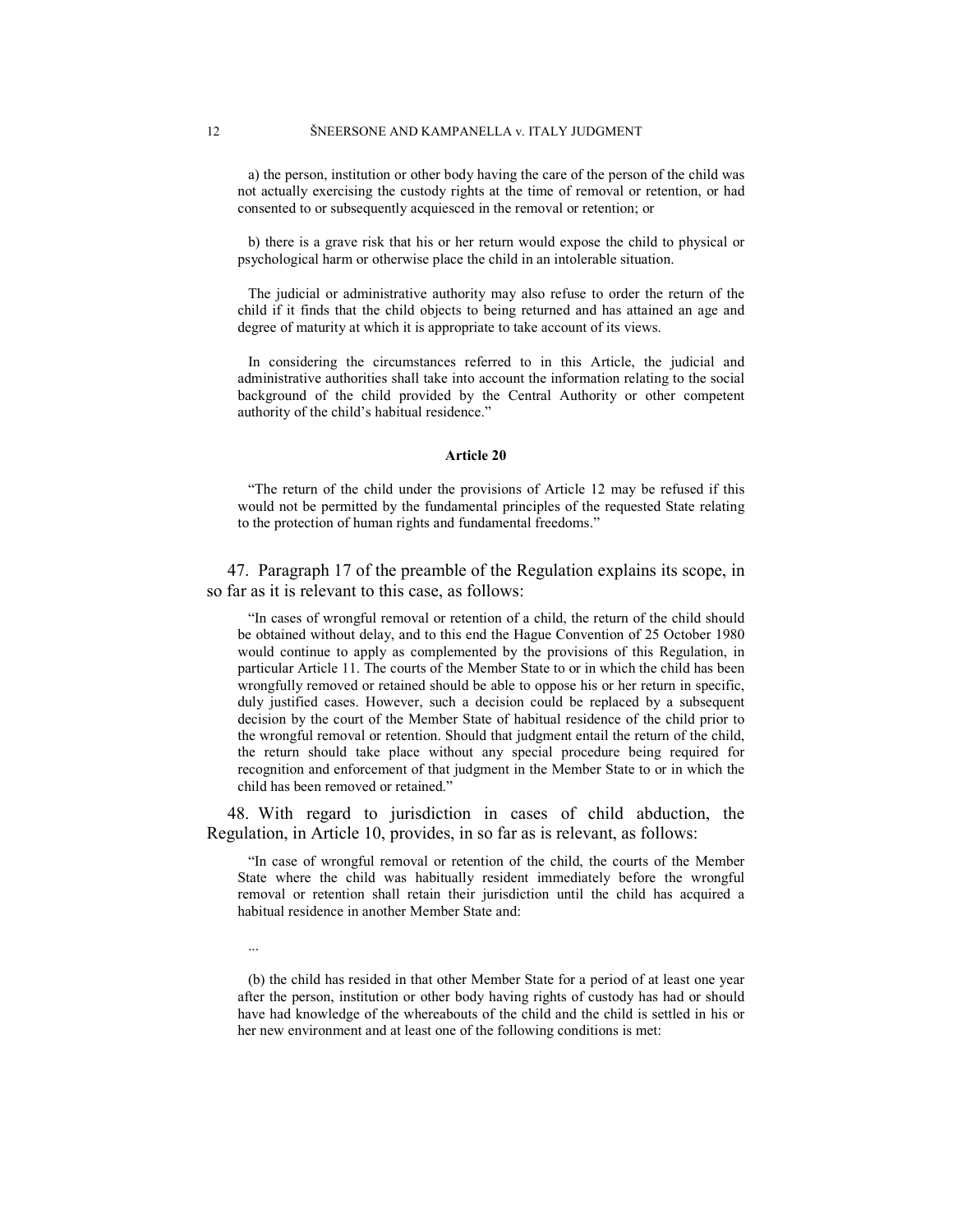(i) within one year after the holder of rights of custody has had or should have had knowledge of the whereabouts of the child, no request for return has been lodged before the competent authorities of the Member State where the child has been removed or is being retained;

(iv) a judgment on custody that does not entail the return of the child has been issued by the courts of the Member State where the child was habitually resident immediately before the wrongful removal or retention."

49. Article 11, which is specifically singled out in the preamble, provides as follows:

"1. Where a person, institution or other body having rights of custody applies to the competent authorities in a Member State to deliver a judgment on the basis of the Hague Convention [..], in order to obtain the return of a child that has been wrongfully removed or retained in a Member State other than the Member State where the child was habitually resident immediately before the wrongful removal or retention, paragraphs 2 to 8 shall apply.

2. When applying Articles 12 and 13 of the 1980 Hague Convention, it shall be ensured that the child is given the opportunity to be heard during the proceedings unless this appears inappropriate having regard to his or her age or degree of maturity.

3. A court to which an application for return of a child is made as mentioned in paragraph 1 shall act expeditiously in proceedings on the application, using the most expeditious procedures available in national law.

Without prejudice to the first subparagraph, the court shall, except where exceptional circumstances make this impossible, issue its judgment no later than six weeks after the application is lodged.

4. A court cannot refuse to return a child on the basis of Article 13 (b) of the [..] Hague Convention if it is established that adequate arrangements have been made to secure the protection of the child after his or her return.

5. A court cannot refuse to return a child unless the person who requested the return of the child has been given an opportunity to be heard.

## [..]

...

7. Unless the courts in the Member State where the child was habitually resident immediately before the wrongful removal or retention have already been seized by one of the parties, the court or central authority that receives [a copy of an order on non-return pursuant to Article 13 of the Hague Convention and of the documents relevant to that order] must notify it to the parties and invite them to make submissions to the court, in accordance with national law, within three months of the date of notification so that the court can examine the question of custody of the child. [..]

8. Notwithstanding a judgment of non-return pursuant to Article 13 of the [..] Hague Convention, any subsequent judgment which requires the return of the child issued by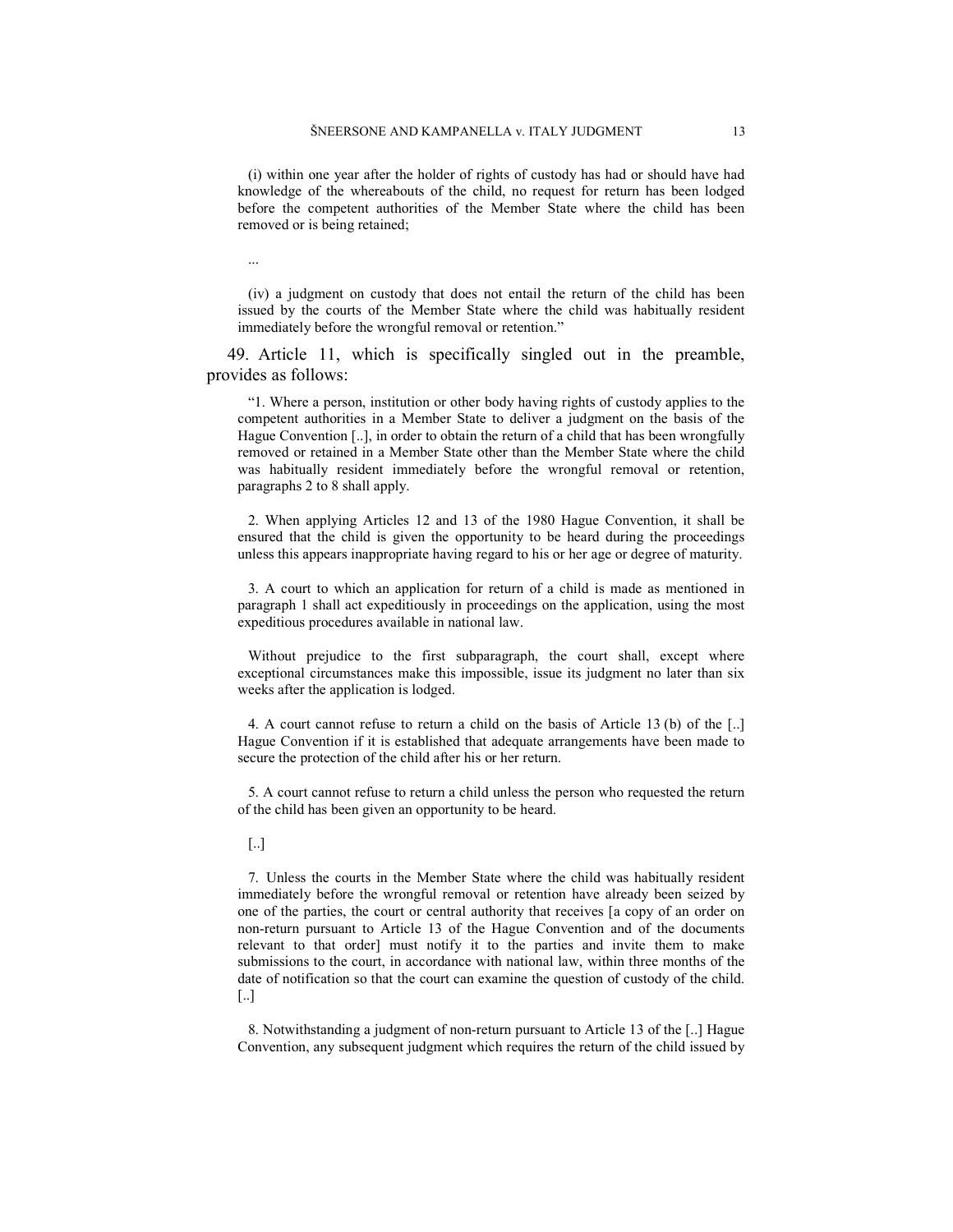a court having jurisdiction under this Regulation shall be enforceable in accordance with Section 4 of Chapter III below in order to secure the return of the child."

50. Pursuant to Article 40 (1) (b) of the Regulation, its Section 4 applies to "the return of a child entailed by a judgment given pursuant to Article 11 (8)"

51. Article 42 in Section 4 provides the following:

"1. The return of a child referred to in Article  $40(1)(b)$  entailed by an enforceable judgment given in a Member State shall be recognised and enforceable in another Member State without the need for a declaration of enforceability and without any possibility of opposing its recognition if the judgment has been certified in the Member State of origin in accordance with paragraph 2.

Even if national law does not provide for enforceability by operation of law, notwithstanding any appeal, of a judgment requiring the return of the child mentioned in Article 11 (b) (8), the court of origin may declare the judgment enforceable.

2. The judge of origin who delivered the judgment referred to in Article 40 (1) (b) shall issue the certificate referred to in paragraph 1 only if:

(a) the child was given an opportunity to be heard, unless a hearing was considered inappropriate having regard to his or her age or degree of maturity;

(b) the parties were given an opportunity to be heard; and

(c) the court has taken into account in issuing its judgment the reasons for and evidence underlying the order issued pursuant to Article 13 of the 1980 Hague Convention. [..]"

52. As concerns the enforcement of judgments requiring the return of a child, Article 47 of the Regulation provides the following:

"1. The enforcement procedure is governed by the law of the Member State of enforcement.

2. Any judgment delivered by a court of another Member Stat and [..] certified in accordance with [..] Article 42 (1) shall be enforced in the Member State of enforcement in the same conditions as if it had been delivered in that Member State.

In particular, a judgment which has been certified according to [..] Article 42 (1) cannot be enforced if it is irreconcilable with a subsequent enforceable judgment."

53. Lastly, Articles 60 and 62 of the Regulation provide that the Regulation "shall take precedence" over the Hague Convention "in so far as [it concerns] matters governed by this Regulation" and that the Hague Convention continues "to produce effects between the Member States which are party thereto".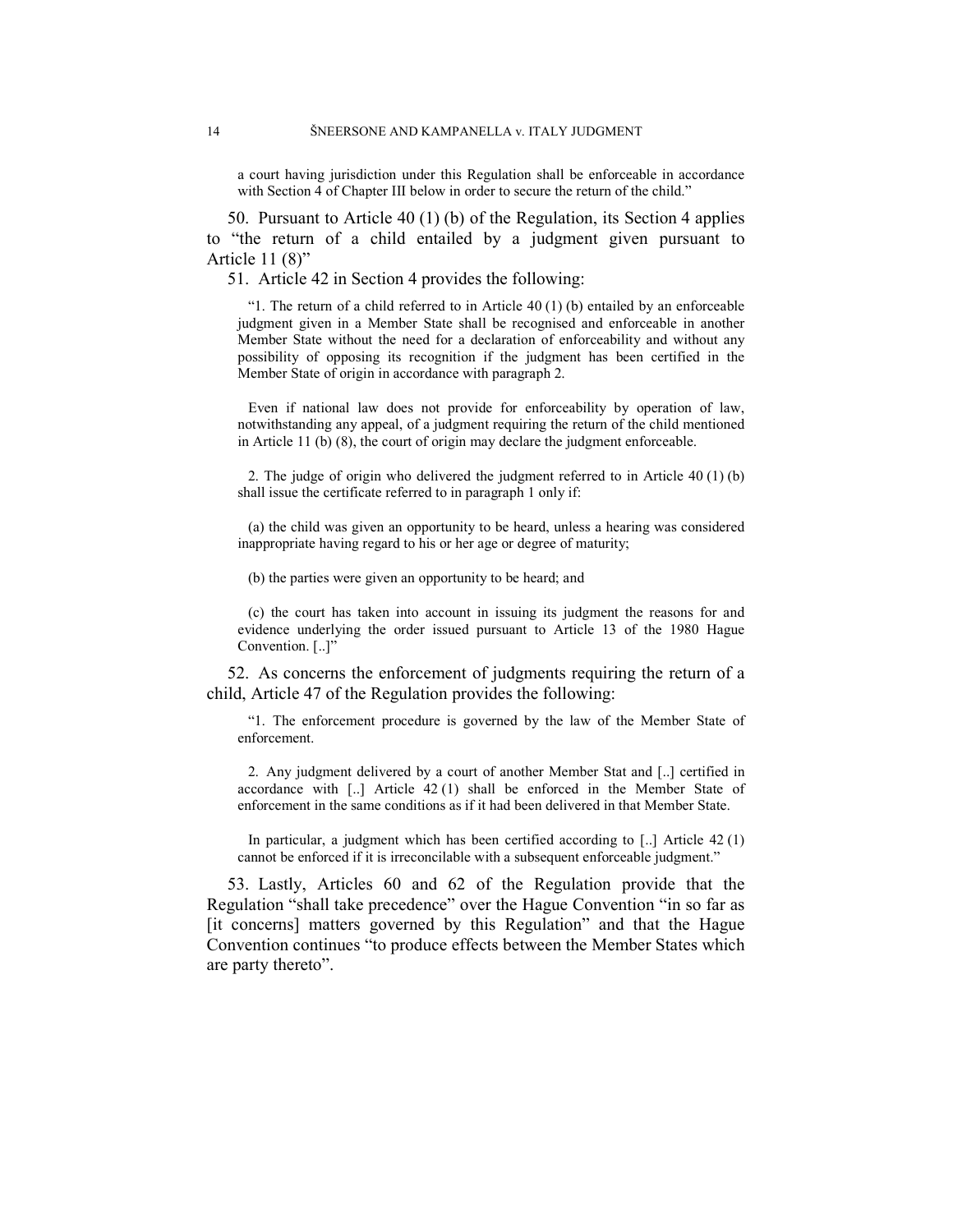# THE LAW

## I. ALLEGED VIOLATION OF ARTICLE 8 OF THE CONVENTION

54. The applicants complain under Article 8 of the Convention that the Italian courts' decisions ordering Marko's return to Italy were contrary to his best interests as well as in violation of international and Latvian law.

55. The applicants also complain under Article 6 of the Convention about the procedural fairness of decision-making in Italian courts. In particular, they are critical of the fact that the first applicant was not present at the hearing of the Rome Youth Court.

56. The applicants' complaints concerning the procedure followed by the Italian courts were communicated to the Government under Article 8 of the Convention, which, whilst it contains no explicit procedural requirements, requires that the decision-making process leading to measures of interference must be fair and such as to afford due respect to the interests safeguarded by that Article (see, *inter alia*, *Iosub Caras v. Romania*, no. 7198/04, § 41, 27 July 2006, and Moretti and Benedetti v. Italy, no. 16318/07, § 27, ECHR 2010-... (extracts)).

57. In so far as is relevant, Article 8 of the Convention provides as follows:

"1. Everyone has the right to respect for his ... family life... .

2. There shall be no interference by a public authority with the exercise of this right except such as is in accordance with the law and is necessary in a democratic society in the interests of national security, public safety or the economic well-being of the country, for the prevention of disorder or crime, for the protection of health or morals, or for the protection of the rights and freedoms of others."

## A. Admissibility

## 1. Compatibility ratione personae

58. The Italian Government argued that the application, in so far as it related to the second applicant, was incompatible *ratione personae* with the Convention within the meaning of Article 35 §§ 3 (a) and 4 of the Convention. In that regard the Italian Government argued that the present case essentially concerned a conflict between the second applicant's two parents, and since both parents in principle have a right to respect for family life together with their son, allowing only one of the parents (in this case the mother) to represent the child's interests before the Court would disrupt this parental equality. The Government furthermore referred to Moretti and Benedetti, (cited above,  $\S$  32), and S.D., D.P. and A.T. v. the United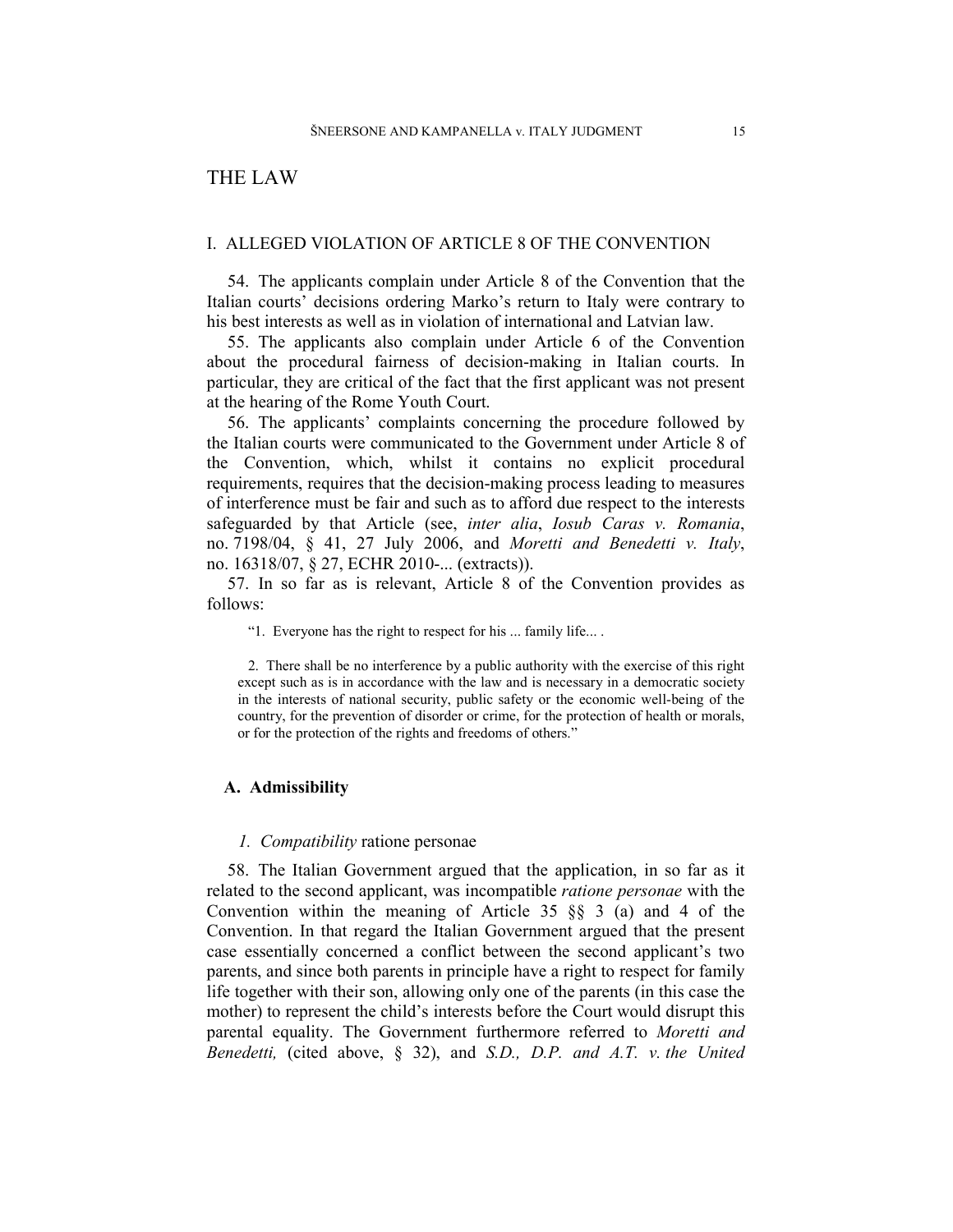Kingdom (no. 23715/94, Commission decision of 20 May 1996, unreported) and indicated the possibility that a conflict of interests might exist, in particular considering that on 5 June 2006 the Rome Youth Court had granted interim sole custody to Marko's father (see paragraph 15 above).

59. The applicants argued that what was at stake were the interests of the child, the second applicant, as opposed to the interests of his father. Given the paramount importance of the interests of the child, there was no other choice than to have him as a party to the case before the Court.

60. The Latvian Government disagreed with the objection of the Italian Government. They referred to the Court's statement in Iosub Caras, (cited above,  $\S$  21) that

"minors can apply to the Court even, or indeed especially, if they are represented by a parent who is in conflict with the authorities and criticises their decisions and conduct as not being consistent with the rights guaranteed by the Convention. In such cases, the standing as the natural parent suffices to afford him or her the necessary power to apply to the Court on the child's behalf, too, in order to protect the child's interests."

They furthermore indicated that, since the proceedings in Italy had concerned an order to separate the first and second applicants, it was clear that what was being criticised were decisions inconsistent with Article 8 of the Convention (a reference was made to Neulinger and Shuruk v. Switzerland [GC], no. 41615/07, § 90, ECHR 2010-..., and Iosub Caras, cited above, § 29).

61. The Court observes in the first place that both of the cases referred to by the Italian Government referred to the representation of a child not by their natural parent but instead by individuals not related to the children in question. However, even in such circumstances the Commission and the Court were careful to point out that a restrictive or technical approach in the area of representation of children before the Court was to be avoided. The Court cannot but agree with the Latvian Government that the facts in the present case are more reminiscent of those of the above-cited Iosub Caras and Neulinger and Shuruk. The Court does not see any reason to depart from the line of reasoning used in those cases. Therefore, the Italian Government's argument concerning the incompatibility *ratione personae* must be rejected.

## 2. Exhaustion of domestic remedies

62. The Italian Government noted that when the applicants first applied to the Court the first applicant's appeal against the decision of the Rome Youth Court of 21 April 2008 were still pending. It was only adjudicated upon on 28 September 2009. Therefore, the application had to be declared inadmissible for non-exhaustion of domestic remedies pursuant to Article 35 §§ 1 and 4 of the Convention.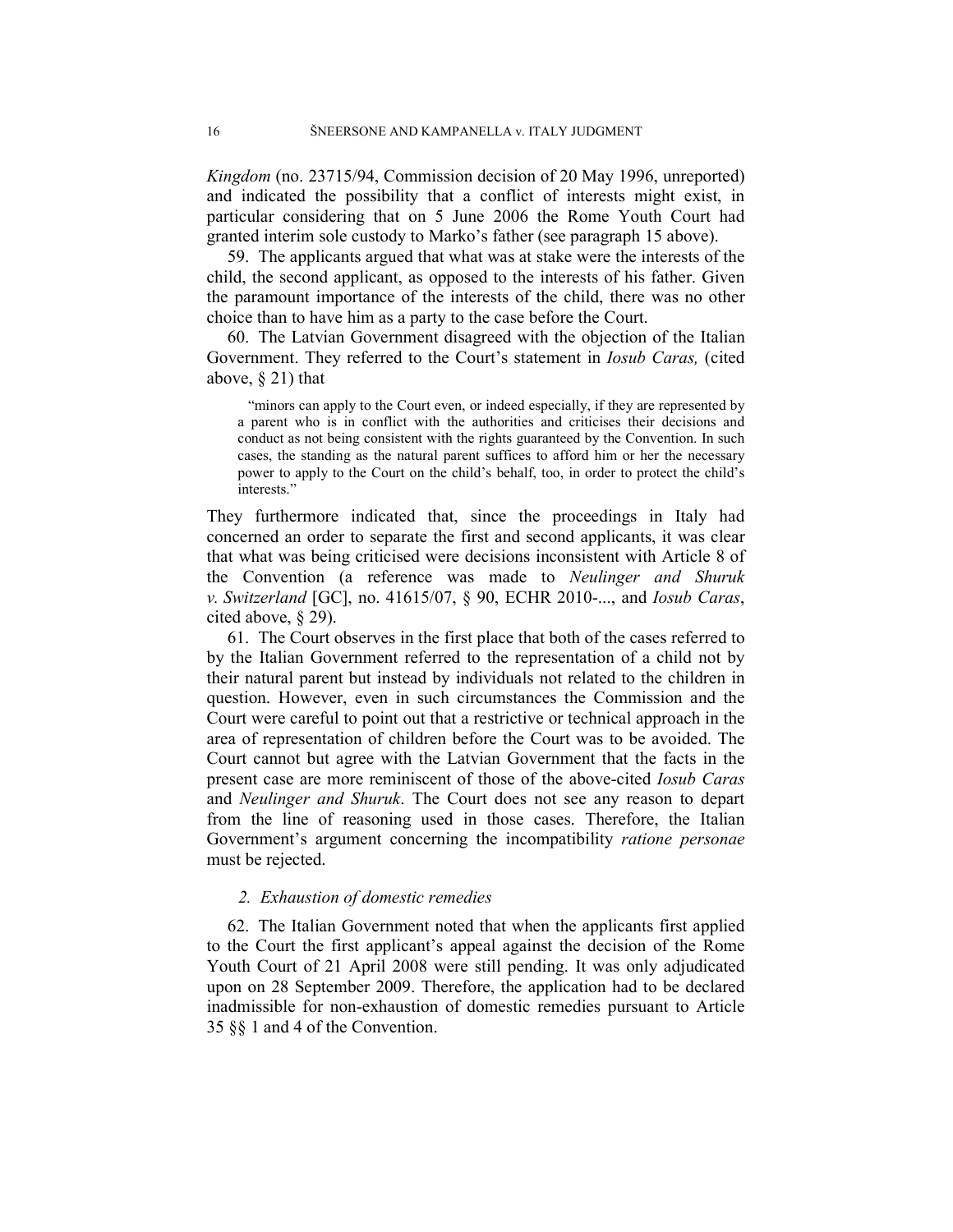63. The applicants stated that they had a right to submit an application to the Court without waiting for the final adjudication in the Italian courts from the moment when the first applicant learned that Italy had officially requested the Latvian authorities to ensure Marko's return to Italy, since such a request was of a self-executing nature and was not subject to any additional review by the Latvian authorities.

64. The Latvian Government agreed with the applicants that, once the non-appealable certificate of return had been issued pursuant to Article 42 (1) of the Regulation, the applicants did not have an obligation to wait for the completion of adjudication in the Italian courts before petitioning the Court.

65. In response to the applicants and the Latvian Government the Italian Government emphasised that the concepts of "an enforceable judgment" within the meaning of Article 42 of the Regulation, and of a "final decision" within the meaning of Article 35  $\S$  1 of the Convention, were not to be confused. The Italian Government pointed out in particular that the Regulation specifically stated that a certificate of return may be issued on the basis of a judgment which has not yet become final.

66. The Court observes that it is not in dispute between the parties that the adjudication in the Italian courts has now been completed. In other words, the Italian State has been afforded the opportunity of preventing or redressing the violation alleged against them (see Selmouni v. France [GC], no. 25803/94, § 74, ECHR 1999-V). The Court has previously held that in principle applicants are obliged to make a diligent effort to exhaust the domestic remedies before submitting an application to the Court. However, it has been deemed acceptable if the final stage of the exhaustion of the domestic remedies takes place after the application has been submitted but before the Court decides on its admissibility (see, for example, *Yakup Köse* v. Turkey (dec.), no. 50177/99, 2 May 2006). The Court thus dismisses the respondent Government's objection of non-exhaustion of domestic remedies.

### 3. Compliance with the six-month rule

67. In the alternative, the respondent Government pointed out that if the Court were to consider the Rome Youth Court decision of 21 April 2008 to be the final one, the application would be inadmissible according to Article 35 §§ 1 and 4 of the Convention for failure to comply with the six-month rule.

68. The applicants pointed out that it was only on 10 September 2008 that the first applicant had learned that a return certificate had been issued (see above, paragraph 34), which was therefore the date to be taken into account for calculating the six-month period within the meaning of Article 35 § 1 of the Convention.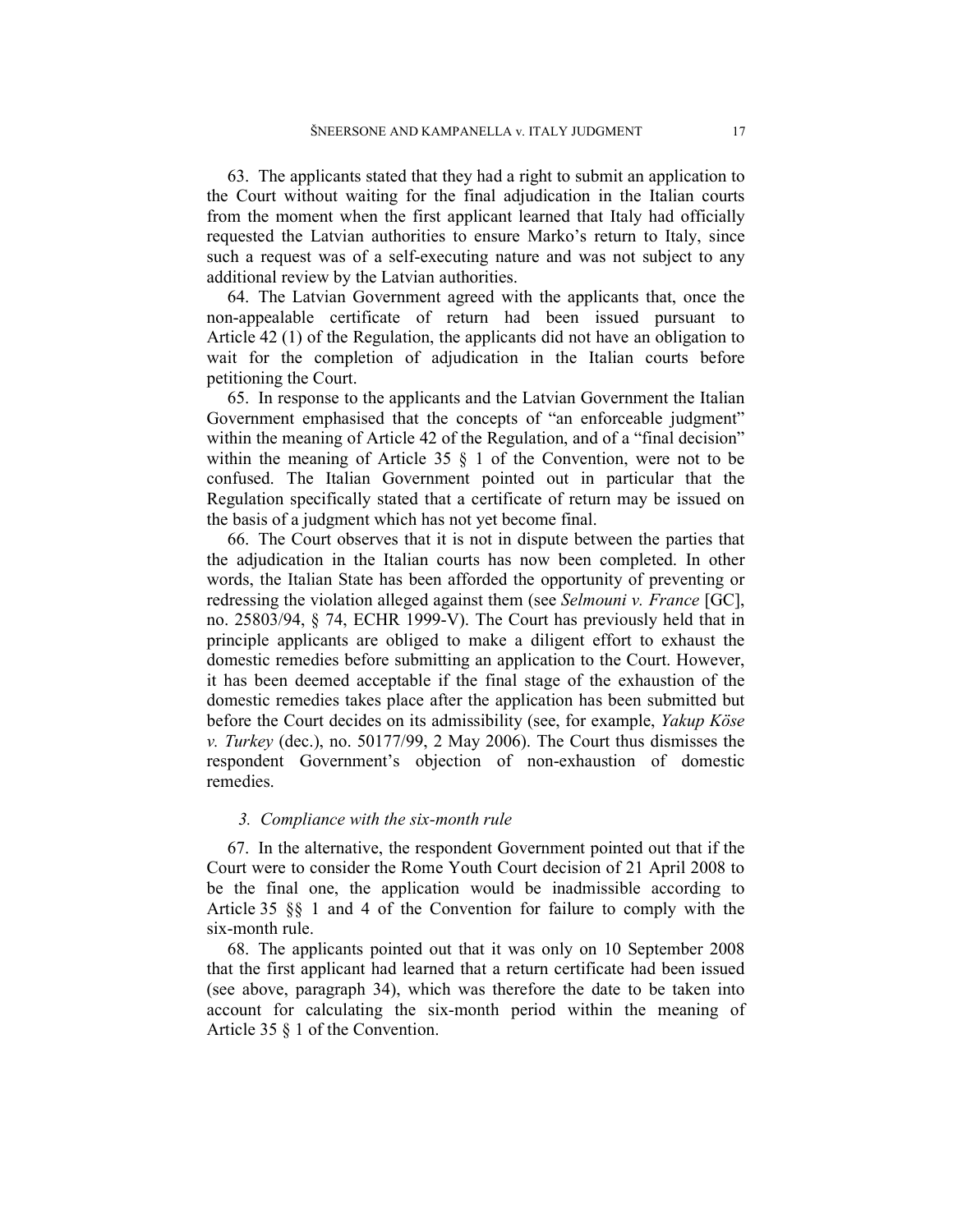69. In response to the applicants' argument, the respondent Government submitted that the applicants could not allege that they only became aware of the decision of 21 April 2008 after the return certificate had been communicated to them, since their lawyer in Italy had actively contested the decision of 21 April 2008. Since the applicant's representative in Italy had lodged an appeal against the above-mentioned decision on 20 June 2008, that date was the latest one from which to start counting the six-month period for complaining to the Court.

70. The Latvian Government pointed out that the measure that directly interfered with the applicants' family life was the return certificate, which the applicants received on 10 September 2008. Therefore, the time-limit for lodging an application with the Court started to run on that date. In the alternative, the Latvian Government argued that since the applicants were complaining about "a consistent policy adopted by the Italian authorities in dealing with their case", their complaints in effect concerned a continuing situation.

71. The Court notes that the respondent Government correctly observed that at the time the applicants lodged their application with the Court (on 9 March 2009), the proceedings were still pending before the Italian courts and were completed only on 21 April 2009 (see above, paragraph 37). Against that background, the Court dismisses the Italian Government's argument concerning the alleged non-compliance with the six-month rule.

## 4. Conclusion

72. The Court dismisses the respondent Government's arguments concerning alleged incompatibility ratione personae, failure to exhaust the domestic remedies and failure to comply with the six-month rule. The Court furthermore considers, in the light of the parties' submissions, that the applicants' complaints raise serious issues of fact and law under the Convention, the determination of which requires an examination of the merits. The Court concludes therefore that these complaints are not manifestly ill-founded within the meaning of Article 35 § 3 of the Convention. No other ground for declaring these complaints inadmissible has been established. The applicants' complaints of interference by the Italian authorities in their family life and of the procedural unfairness of the decision-making process in the Italian courts must therefore be declared admissible.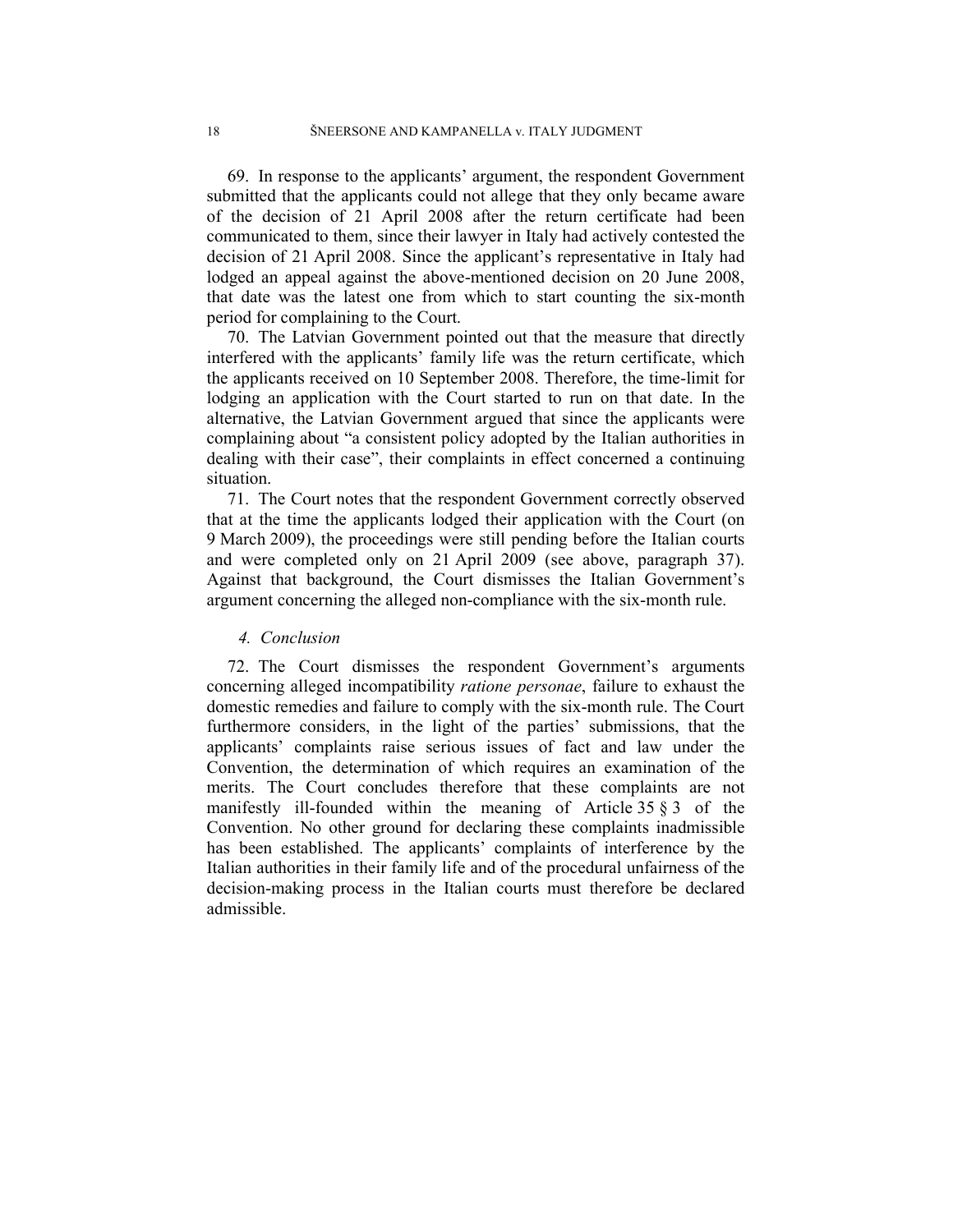## B. Merits

## 1. Submissions by the parties

## (a) The applicants

73. The applicants emphasised that there existed very close emotional links between them. Marko's father had not developed any emotional link with the child because they had seen each other very rarely, even when the applicants still resided in Italy. Furthermore, Marko and his father did not have a common language. According to the applicants, the first applicant has issued repeated invitations to Marko's father to visit his son in Rīga. He has not responded to those invitations, which is just one of the many facts that had not been taken into account by the Italian courts. Against that background the applicants pointed out that if Marko were to be separated from his mother it would threaten his development and mental health. In this regard the applicants submitted that Marko was receiving systematic assistance from a psychologist in order to overcome the stress, anxiety and fear caused by the prospects of his separation from his mother and his being sent to Italy.

74. The applicants further submitted that when the Italian courts adopted decisions diametrically opposite to those adopted by the Latvian courts, they did not observe the principle of mutual trust between courts. The allegedly inadequately reasoned decisions adopted by the Italian courts furthermore did not take into account the available information concerning Marko's living arrangements in Latvia.

75. According to the applicants, the arrangements for the first applicant's visits with her son envisaged by the Italian courts were utterly inadequate, in particular taking into account the fact that she did not have the financial means to reside in Italy, where she was virtually unemployable since she did not speak any Italian. Furthermore, the "safety measures" suggested by the Italian authorities and accepted by the Italian courts did not guarantee the child's physical and psychological safety and were in direct contradiction with the psychologist's conclusions relied on by the Latvian courts. The applicants further pointed out that the Italian courts had failed to examine or to have examined the proposed residence of the child in Italy. According to the information available to the applicants, the building located at the address mentioned by the Italian courts contained offices. Lastly, the applicants criticised the Italian courts' failure to request and to take into account any information concerning Marko's father's income and property in order to assess whether he was capable of raising the child.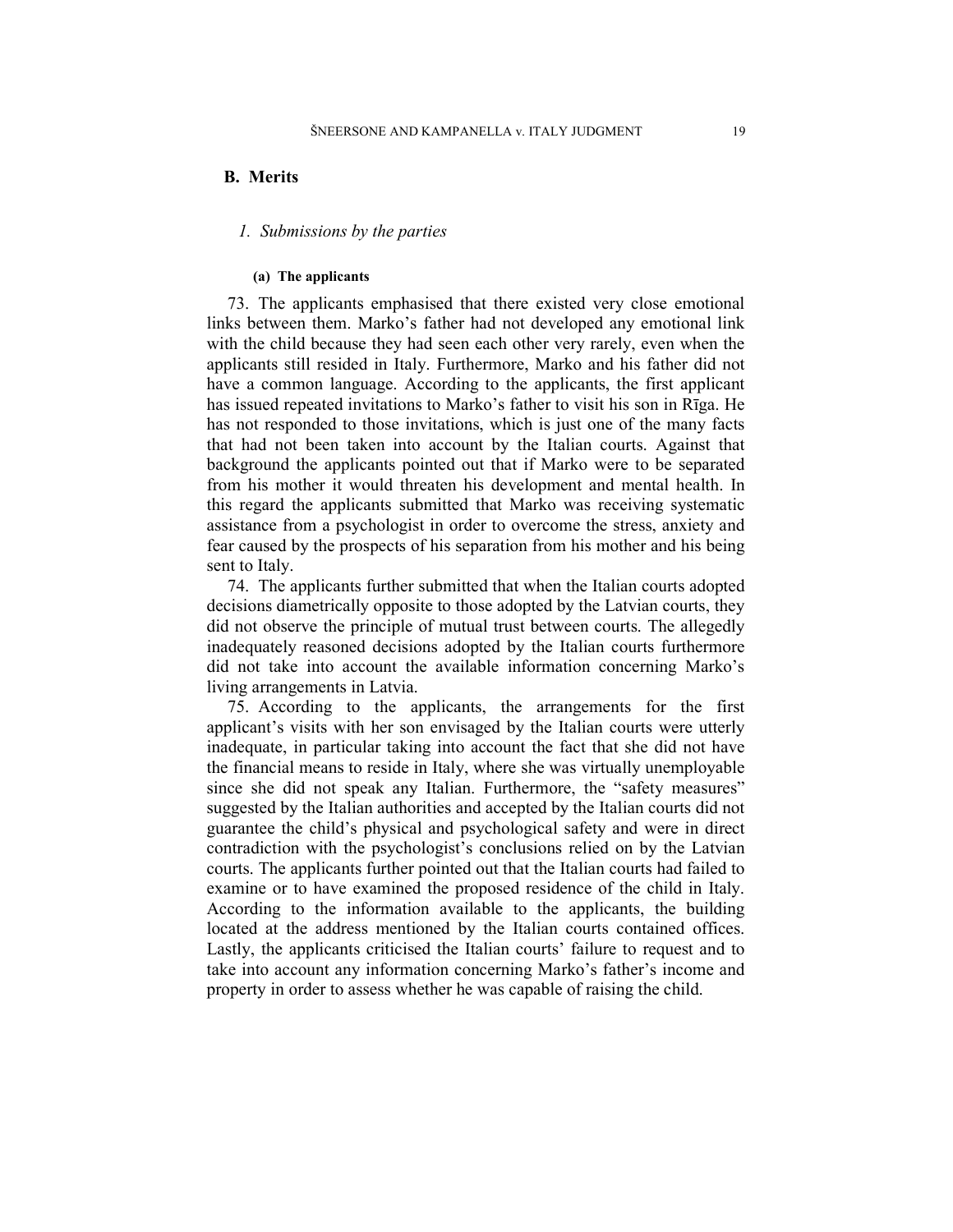#### (b) The respondent Government

76. The Italian Government submitted that there had been no interference with the first applicant's rights under Article 8, since she herself was the one who had interfered with Marko's father's right to family life (in this respect a reference was made to Gnahoré v. France, no. 40031/98, § 59, ECHR 2000-IX), and therefore could not argue that an interference arose as a result of the Italian authorities' legitimate but as yet unsuccessful attempt to re-establish the previously existing situation, which had been in full conformity with the law. In other words, the parent whose actions had been contrary to the law (the respondent Government observed that there was no dispute between the parties that Marko's removal from Italy had been wrongful) was not to be allowed to benefit from those actions. In any case, the Italian authorities had envisioned the possibility for the applicants' meetings after Marko's return to Italy. The respondent Government furthermore submitted that even if any interference with the applicants' rights had taken place, it had been in accordance with the law, namely, Article 11 of the Regulation, and it had also been necessary to eliminate the consequences of Marko's unlawful removal from Italy. In other words, the aim of the interference had been the protection of the rights and freedoms of the child.

77. As concerns the question of whether ordering Marko's return was "necessary in a democratic society", the respondent Government submitted that the Italian authorities had duly taken into account and weighed the best interests of the child. The Italian Government considered that the applicants' argument that Marko and his father could not communicate because of a language barrier was not appropriate as regards an eight-yearold child who has spent a large portion of his life in Italy, where he should not encounter any particular difficulties, in particular considering that both Latvia and Italy were member states of the European Union. To substantiate the argument that the alleged interference with the applicants' family life had been "necessary", the respondent Government once again referred to the guarantees offered by the Italian authorities (see above, paragraph 28). Lastly, they considered that the specific arrangements to be made in respect of Marko fell within Italy's margin of appreciation.

78. The respondent Government furthermore referred to the object and purpose of the Hague Convention within the meaning of Article 31 (1) of the Vienna Convention on the Law of Treaties, which, according to the Court's judgment Maumousseau and Washington v. France (no. 39388/05, § 69, ECHR 2007-XIII), was the deterrence of the proliferation of international child abductions. That goal could be achieved by avoiding the consolidation of de facto situations brought about by wrongful removals of children. For that purpose the *status quo ante* had to be restored as quickly as possible. As to the applicability in the present case of the exception to the general obligation to return a wrongfully removed child that is contained in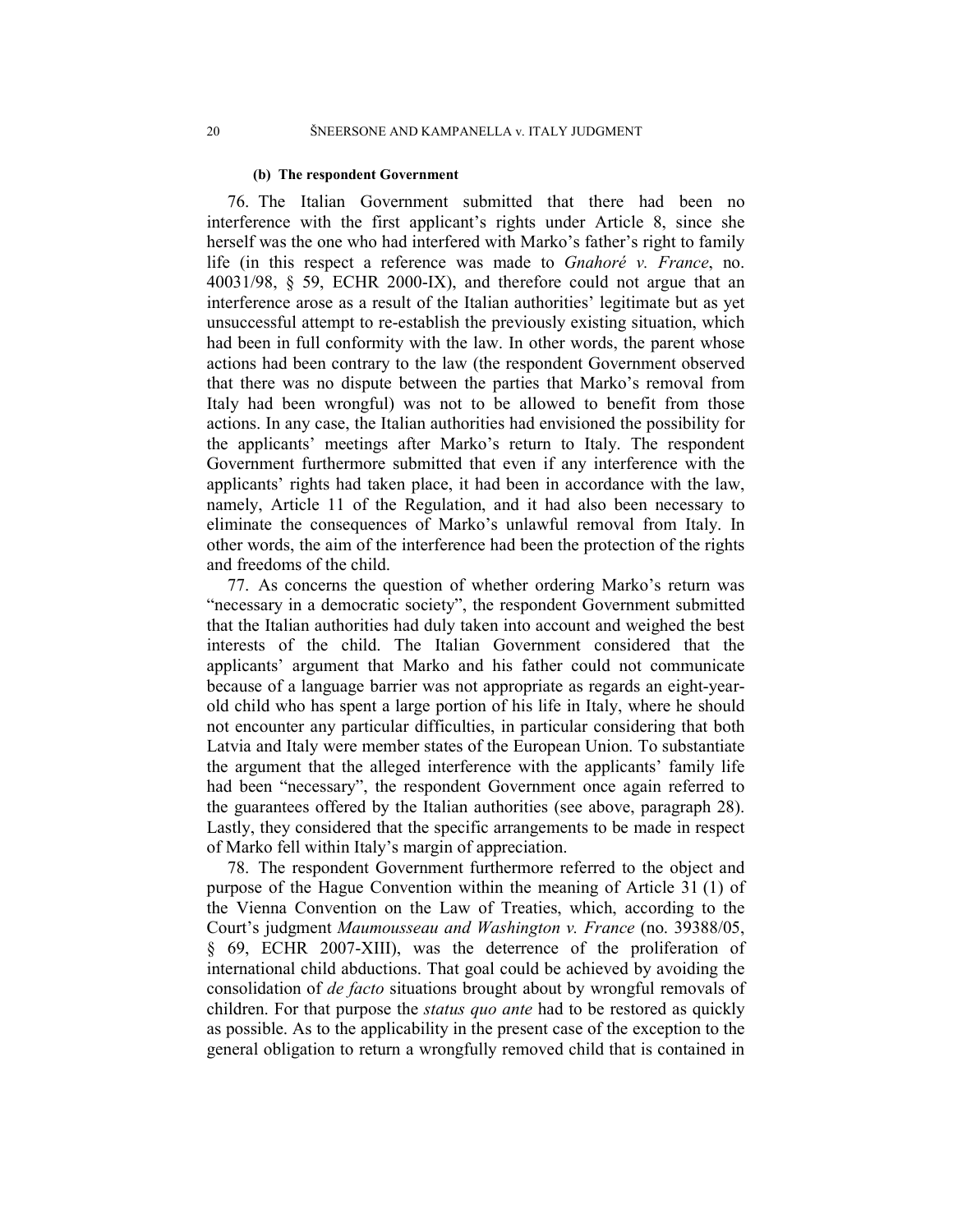Article 13 (b) of the Hague Convention, the respondent Government analysed three possible justifications for non-return: firstly, the argument that Marko had settled in Latvia and adapted to life there and that his best interests required his continued residence with his mother; secondly, the allegation that the father had not had any contact with the child; and, thirdly, that because of the length of the Italian procedures the return of Marko to Italy and the restoration of the status quo ante was no longer possible.

79. Regarding the question of Marko's continued residence with his mother, the respondent Government underlined the first applicant's refusal to act in accordance with the decisions of the Italian courts. As to Marko's father's willingness to care for his son, the respondent Government pointed out that apart from short-lived disputes concerning child support payments, the father had always showed willingness to enjoy a stable family life with his son in Italy. The Government also underlined that the father was not an alcoholic, a drug addict or otherwise unfit to raise a child. Lastly, concerning the effect of the length of proceedings, the respondent Government emphasised that the Italian courts had dealt with the case in only ten months; therefore, the Italian authorities could not be held responsible for the length of time that Marko had spent away from his father.

80. In so far as the procedural fairness of the decision-making in the Italian courts was concerned, the respondent Government fully endorsed the findings of the European Commission (see above, paragraphs 39-45). More specifically, they pointed out that the proceedings in the Italian courts had been fair and both parties had been given an opportunity to make submissions to those courts, irrespective of the fact that the submissions had been made in writing. Furthermore, the first applicant had been represented by counsel.

81. The respondent Government sought to differentiate the facts forming the background to the recent Grand Chamber judgment Neulinger and Shuruk v. Switzerland (cited above,  $\S$  139) from the facts of the present case in that the former concerned the motivation for a refusal to return a child to the country of origin, while the present case concerned proceedings in the country of origin, and its purpose was not to justify the actions of the Latvian authorities.

## (c) The third-party Government

82. The Latvian Government relied on Neulinger and Shuruk and criticised the Italian authorities' failure to conduct an in-depth examination of the entire family situation of the applicants and Marko's father. It was alleged that the Italian courts had failed to take into account the fact that the first applicant was and always had been Marko's primary caregiver. Marko's father had had only random contact with his son even while the applicants were still residing in Italy. Furthermore, Marko's father had not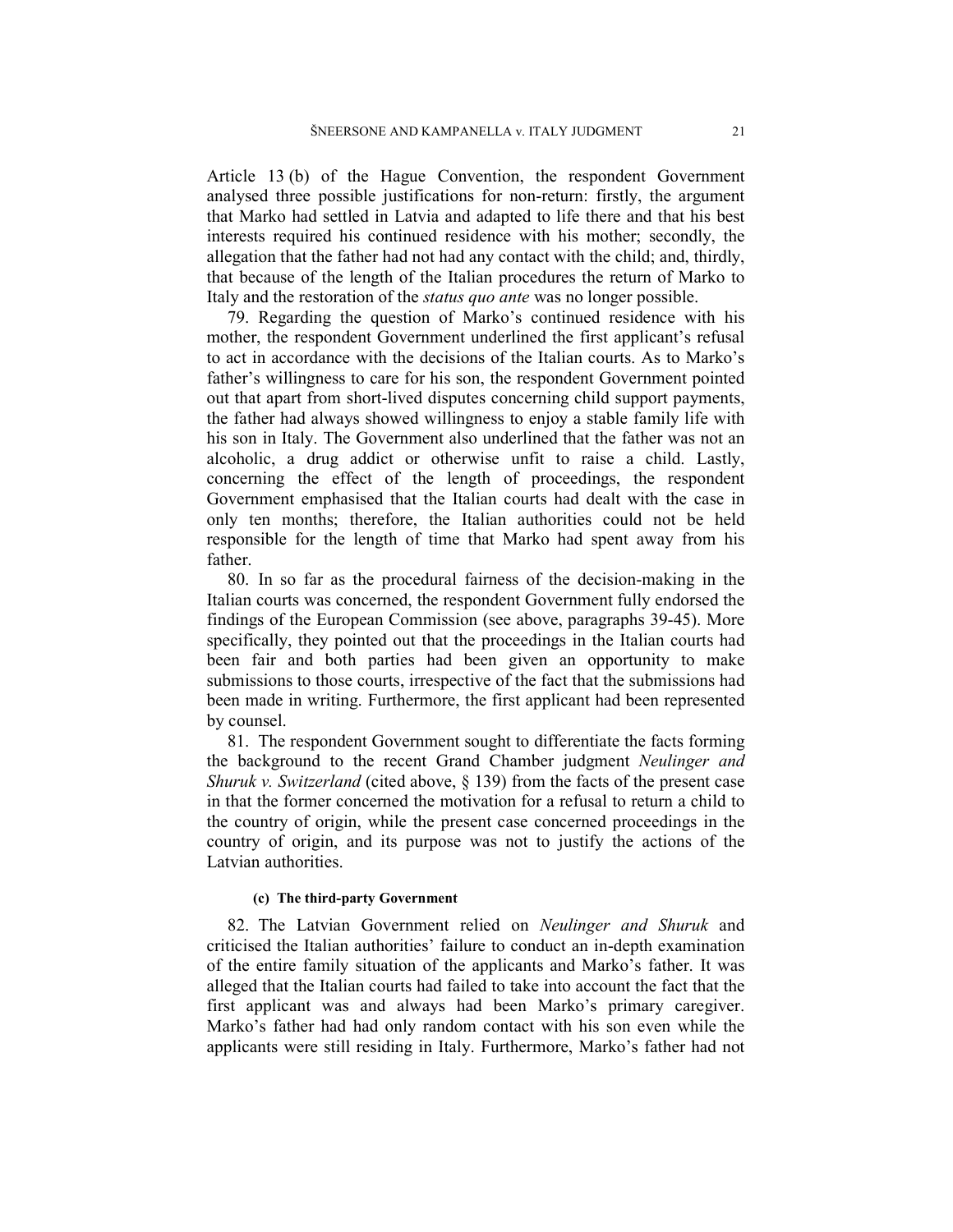made any attempt to contact his son during the more than four years that the applicants had been living in Latvia. In addition, it was pointed out that Marko had lived in Latvia much longer than he had resided in Italy. Lastly, the Italian courts had not assessed Marko's father's capacity to raise a child on his own and had not considered alternative solutions for ensuring their mutual contact (in this regard the Latvian Government referred to Deak v. Romania and the United Kingdom, no.  $19055/05$ ,  $\S$  69, 3 June 2008).

83. Concerning the procedural fairness of the decision-making in the Italian courts, the Latvian Government submitted that it was incorrect to rely on Articles 23 (b) and 42 (2) (a) of the Regulation in isolation, since those provisions had to be interpreted in harmony with the relevant rules of international law, namely the UN Convention and Article 8 of the Convention. This contextual interpretation clearly led to the conclusion that the applicants' procedural rights had been disregarded by the Italian courts.

## 2. Assessment of the Court

84. The Court will deal separately with the applicant's complaint about the order for Marko's return, and the complaint that the first applicant was not present at the hearing of the Rome Youth Court on 21 April 2008.

## (a) General principles

85. In Neulinger and Shuruk (cited above, §§ 131-140, with further references) the Court articulated and crystallised a number of principles which have emerged from its case-law on the issue of the international abduction of children, as follows.

(i) The Convention cannot be interpreted in a vacuum, but, in accordance with Article 31 § 3 (c) of the Vienna Convention on the Law of Treaties (1969), account is to be taken of any relevant rules of international law applicable to the Contracting Parties (see Streletz, Kessler and Krenz v. Germany [GC], nos. 34044/96, 35532/97 and 44801/98, § 90, ECHR 2001-II).

(ii) The positive obligations that Article 8 of the Convention imposes on States with respect to reuniting parents with their children must therefore be interpreted in the light of the UN Convention and the Hague Convention (see Maire v. Portugal, no. 48206/99, § 72, ECHR 2003-VII, and Ignaccolo-Zenide v. Romania, no. 31679/96, § 95, ECHR 2000-I).

(iii) The Court is competent to review the procedure followed by the domestic courts, in particular to ascertain whether those courts, in applying and interpreting the provisions of the Hague Convention, have secured the guarantees of the Convention and especially those of Article 8 (see, to that effect, Bianchi v. Switzerland, no. 7548/04, § 92, 22 June 2006, and Carlson v. Switzerland, no. 49492/06, § 73, 6 November 2008).

(iv) In this area the decisive issue is whether a fair balance between the competing interests at stake – those of the child, of the two parents, and of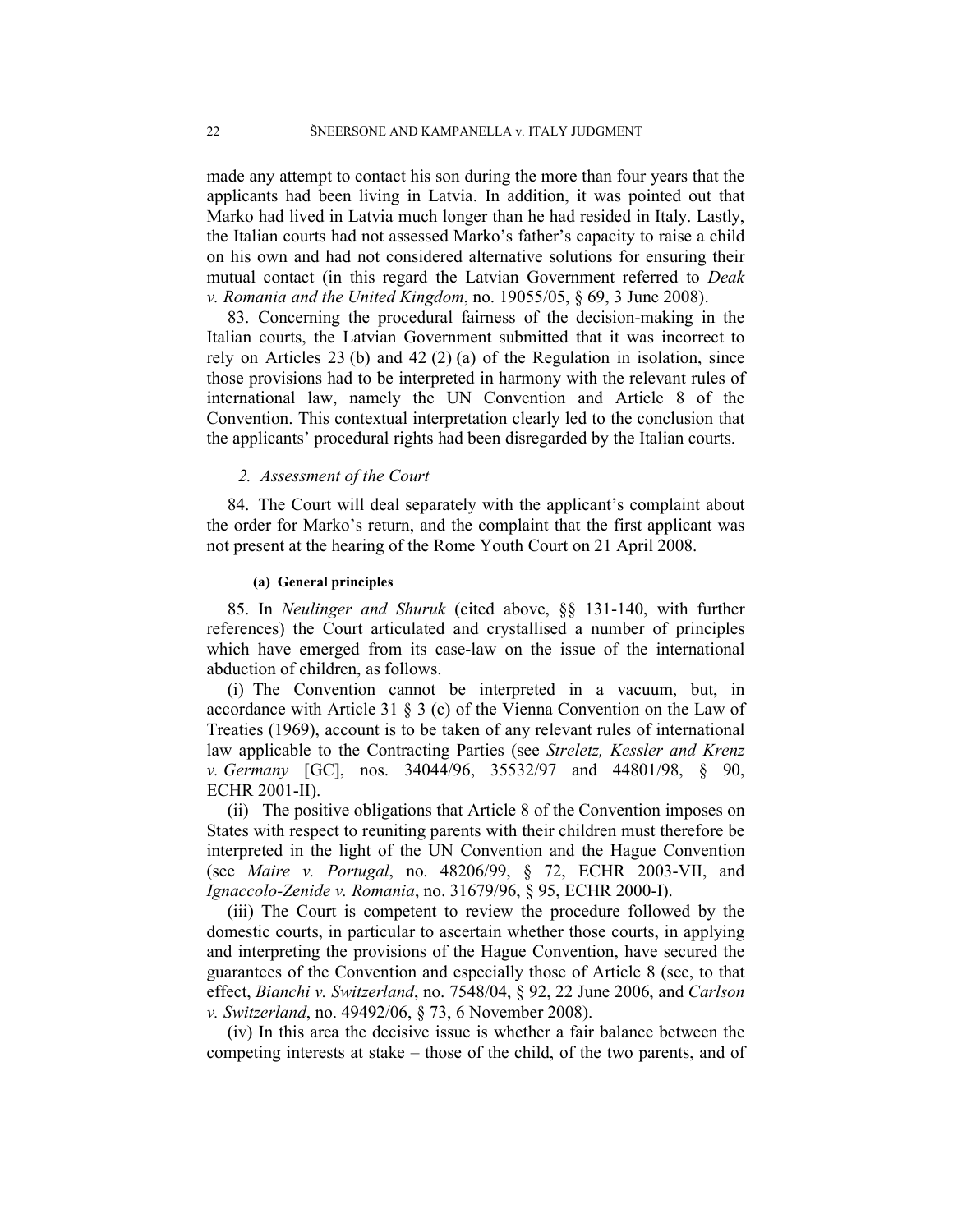public order – has been struck, within the margin of appreciation afforded to States in such matters (see Maumousseau and Washington, cited above, § 62), bearing in mind, however, that the child's best interests must be the primary consideration (see, to that effect, *Gnahoré*, cited above, § 59).

(v) "The child's interests" are primarily considered to be the following two: to have his or her ties with his or her family maintained, unless it is proved that such ties are undesirable, and to be allowed to develop in a sound environment (see, among many other authorities, *Elsholz v. Germany* [GC], no. 25735/94, § 50, ECHR 2000-VIII, and Maršálek v. the Czech Republic, no. 8153/04, § 71, 4 April 2006). The child's best interests, from a personal development perspective, will depend on a variety of individual circumstances, in particular his age and level of maturity, the presence or absence of his parents and his environment and experiences.

(vi) A child's return cannot be ordered automatically or mechanically when the Hague Convention is applicable, as is indicated by the recognition in that instrument of a number of exceptions to the obligation to return the child (see, in particular, Articles 12, 13 and 20), based on considerations concerning the actual person of the child and his environment, thus showing that it is for the court hearing the case to adopt an *in concreto* approach to it (see Maumousseau and Washington, cited above, § 72).

(vii) The task to assess those best interests in each individual case is thus primarily one for the domestic authorities, which often have the benefit of direct contact with the persons concerned. To that end they enjoy a certain margin of appreciation, which remains subject, however, to European supervision whereby the Court reviews under the Convention the decisions that those authorities have taken in the exercise of that power (see, for example, Hokkanen v. Finland, 23 September 1994, § 55, Series A no. 299-A, and Kutzner v. Germany, no. 46544/99, §§ 65-66, ECHR 2002-I; see also Tiemann v. France and Germany (dec.), nos. 47457/99 and 47458/99, ECHR 2000-IV; Bianchi, cited above, § 92; and Carlson, cited above, § 69).

(vii) In addition, the Court must ensure that the decision-making process leading to the adoption of the impugned measures by the domestic court was fair and allowed those concerned to present their case fully (see Tiemann, cited above, and Eskinazi and Chelouche v. Turkey (dec.), no. 14600/05, ECHR 2005-XIII (extracts)). To that end the Court must ascertain whether the domestic courts conducted an in-depth examination of the entire family situation and of a whole series of factors, in particular of a factual, emotional, psychological, material and medical nature, and made a balanced and reasonable assessment of the respective interests of each person, with constant concern for determining what the best solution would be for the abducted child in the context of an application for his return to his country of origin (see Maumousseau and Washington, cited above, § 74).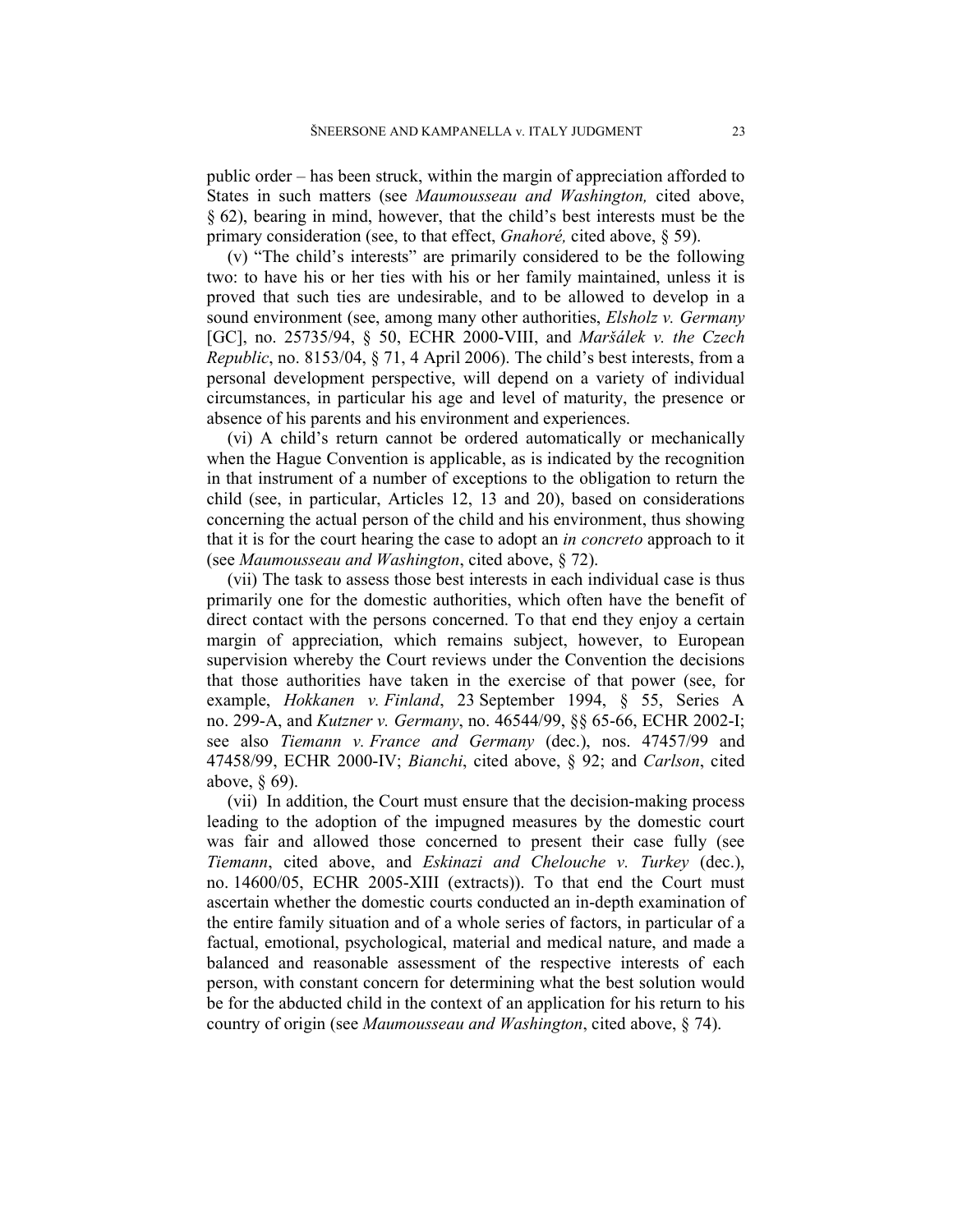86. The Court will now apply those principles to the specific complaints raised by the applicants.

#### (b) The order for the second applicant to be returned to Italy

87. The Court reiterates that the second applicant's return to his father in Italy was ordered by the Rome Youth Court decision of 21 April 2008 (see above, paragraph 28), which was upheld on appeal by the decision of the Rome Court of Appeal adopted on 21 April 2009 (see above, paragraph 37). The return was ordered on the basis of sub-paragraphs (4), (7) and (8) of Article 11 of the Regulation. Article 11 refers to the procedure for the return of a wrongfully removed child. That procedure is set out in Articles 12 and 13 of the Hague Convention.

88. The respondent Government have argued that there has been no interference with the applicants' family life (see above, paragraph 76). The Court has previously found that an interference occurs where domestic measures hinder the mutual enjoyment by a parent and a child of each other's company (see, for example, Raban v. Romania, no. 25437/08, § 31, 26 October 2010). In the present case a psychologist, whose report was solicited by the applicants' representative, has confirmed that Marko is suffering psychological stress and anxiety in connection with his potential return to Italy (see above, paragraph 33). That cannot but have a significant impact on the applicants' enjoyment of their family life. Furthermore, the Court has more than once found that an order for return, even if it has not been enforced, in itself constitutes an interference with the right to respect for family life (see, for example, Neulinger and Shuruk, cited above, §§ 90- 91, and Lipkowsky and McCormack v. Germany (dec.), no. 26755/10, 18 January 2011). In the present case there are no reasons requiring a departure from that approach. Accordingly, the Rome Youth Court's order to return Marko to Italy constituted an interference with the applicants' right to respect for family life.

89. Turning to the question of whether the interference complained of was "in accordance with the law" within the meaning of Article 8 § 2 of the Convention, the Court observes that in the present case the parties have not disputed that the first applicant's removal of Marko from Italy was wrongful within the meaning of Article 3 of the Hague Convention (compare with Neulinger and Shuruk, cited above, §§ 99-105). Article 12 of the Hague Convention requires the return of wrongfully removed children, subject to exceptions set out in Article 13 of that Convention. In such circumstances the Court does not doubt that the interference was ordered in accordance with the law, namely Article 11 of the Regulation in combination with Article 12 of the Hague Convention.

90. As to the question of whether the order to return Marko to Italy pursued one of the legitimate aims exhaustively listed in Article 8 § 2 of the Convention, the respondent Government advanced two theories: that the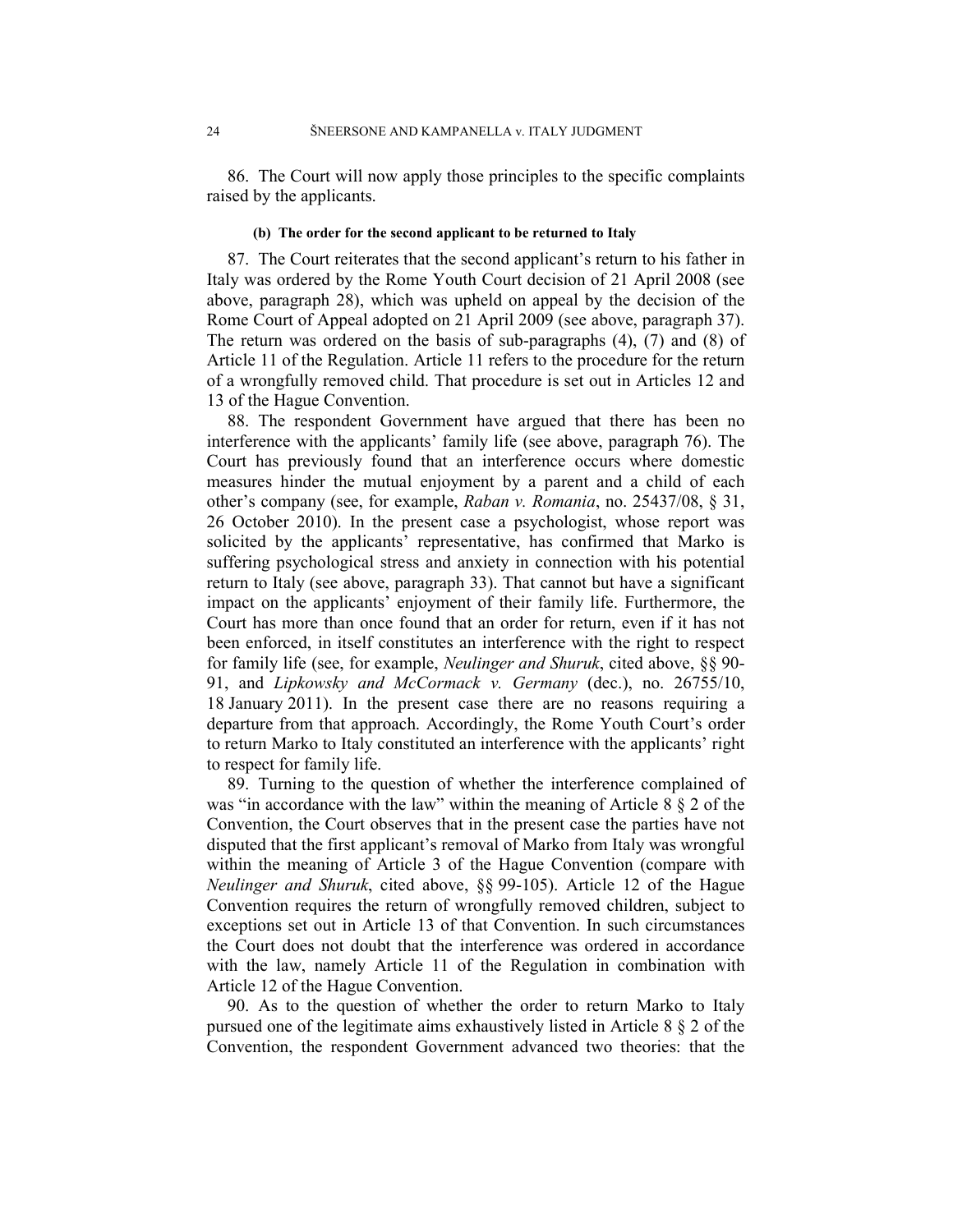interference was necessary to protect Marko's father's right to respect for family life, or to safeguard the best interests of the child. There is no real dispute between the parties that the decision of the Italian courts to return Marko to Italy pursued the legitimate aim of protecting the rights and freedoms of the child and his father. Consequently, the Court accepts that it was the case (see also *Neulinger and Shuruk*, § 106).

91. The Court must therefore determine whether the interference in question was "necessary in a democratic society" within the meaning of Article 8 § 2 of the Convention, interpreted in the light of the abovementioned international instruments, the decisive issue being whether a fair and proportionate balance between the competing interests at stake – those of the child, of the two parents, and of public order – was struck, within the margin of appreciation afforded to States in such matters (see paragraph 85 above, (iv)).

92. In that regard the Court emphasises that it is not its task to take the place of the competent authorities in examining whether there would be a grave risk that Marko would be exposed to psychological or physical harm, within the meaning of Article 13 of the Hague Convention, if he returned to Italy. However, the Court is competent to ascertain whether the Italian courts, in applying and interpreting the provisions of that Convention and of the Regulation, secured the guarantees set forth in Article 8 of the Convention, particularly taking into account the child's best interests (see Neulinger and Shuruk, cited above, § 141). It is essential also to keep in mind that the Hague Convention is essentially an instrument of a procedural nature and not a human rights treaty protecting individuals on an objective basis (see Neulinger and Shuruk, cited above, § 145).

93. The Court cannot but observe that the reasoning contained in the Italian courts' decisions of 21 April 2008 (see above, paragraph 28) and 21 April 2009 (see above, paragraph 37) was rather scant (see also the opinion of the European Commission, above, paragraph 45). Even if the Court accepted the Italian courts' theory that their role was limited by Article 11 (4) of the Regulation to assessing whether adequate arrangements had been made to secure Marko's protection after his return to Italy from any identified risks within the meaning of Article 13 (b) of the Hague Convention, it cannot fail to observe that the Italian courts in their decisions failed to address any risks that had been identified by the Latvian authorities. Thus, for example, the conclusions contained in the Rīga Custody Court's report (see above, paragraph 18), the expert psychologist's report (see above, paragraph 19) and the Rīga City Vidzeme District Court's decision of 11 April 2007 (see above, paragraph 22) were not explicitly mentioned in either of the two decisions. It is therefore necessary to verify whether the arrangements for Marko's protection listed in the Italian courts' decisions can be in any case considered to have reasonably been taken into account his best interests.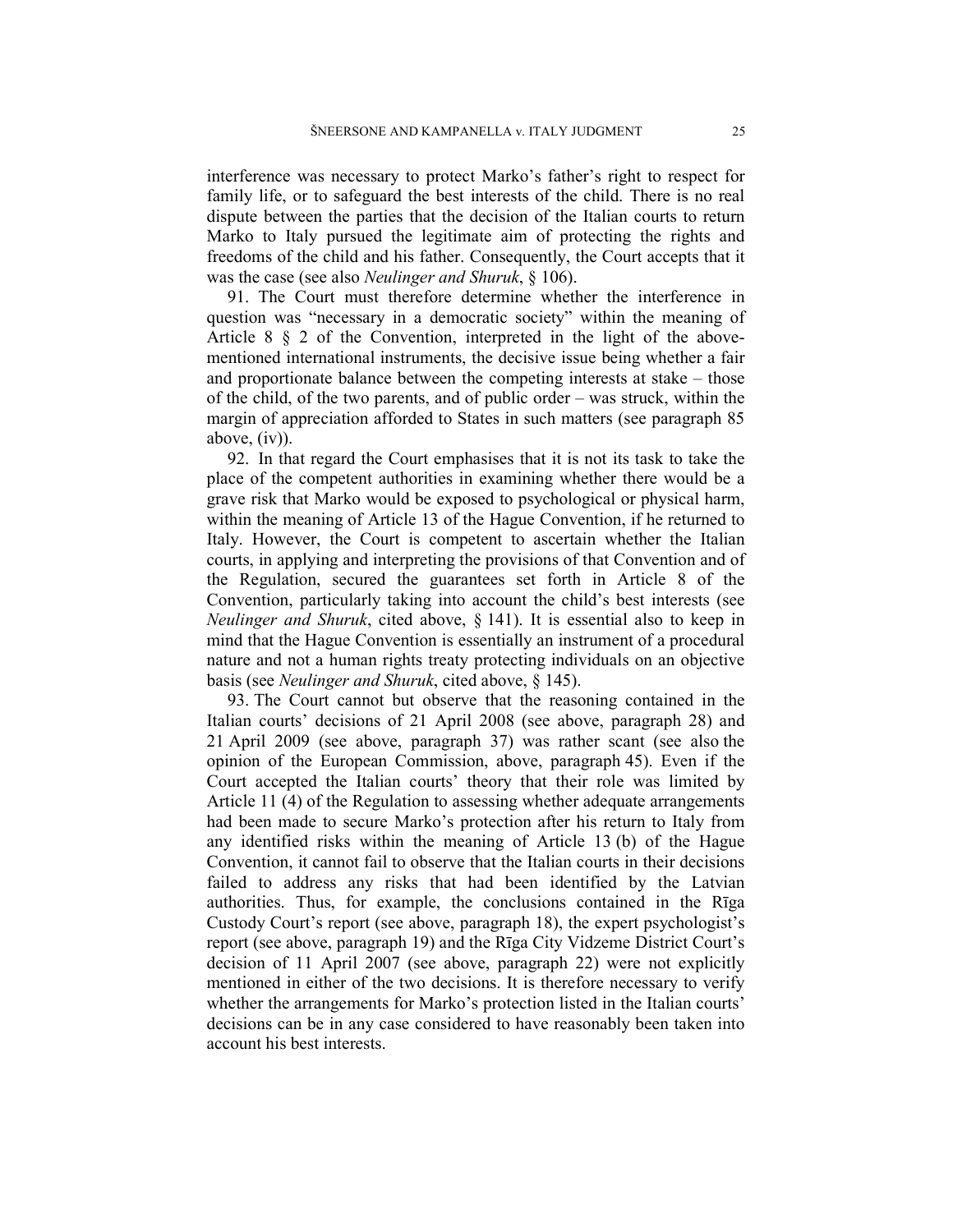94. The measures proposed by Marko's father and subsequently accepted as adequate by two levels of Italian courts are summarised in paragraph 28 above. The considerations identified by the Latvian authorities were that the child was well adjusted to living with his mother in Rīga (paragraph 18), that his separation from his mother would adversely affect his development and might create neurotic problems, illnesses or both (paragraph 19), and that strong ties had formed between Marko and his mother (paragraph 22). In addition, in their observations before this Court the applicants indicated that the first applicant was unable to accompany the child to Italy, since she did not have sufficient financial means to reside there and was essentially unemployable, since she did not know any Italian, and that the child and his father had no language in common, had never lived together without the mother, and had not seen each other for more than three years at the time when the Rome Court of Appeal dismissed the first applicant's appeal against the decision of 21 April 2008 (see also Neulinger and Shuruk, cited above,  $\S$  150). The Latvian judicial authorities in their decisions also found that it was financially unfeasible for the first applicant to return to Italy (the Rīga City Vidzeme District Court decision of 11 April 2007, see above, paragraph 22), confirmed that Marko's father had not seen his son since 2006 (the Custody Court's opinion of 8 January 2008, see above, paragraph 24) and had made no effort to establish contact with Marko in the meantime (the Rīga Regional Court decision of 24 May 2007, see above, paragraph 23).

95. The Italian courts did not refer to the two psychologists' reports that had been drawn up in Latvia pursuant to requests from the applicants' representative and then relied upon by the Latvian courts. Neither did the Italian courts refer to the potential dangers to Marko's psychological health that had been identified in those reports. Had those courts considered the reports unreliable, they certainly had the opportunity to request a report from a psychologist of their own choosing. However, that was not done either. As to the residence that Marko's father proposed as his accommodation after his return to Italy, no effort was made by any Italian authorities to establish whether it was suitable as a home for a young child. The house was not inspected, either by the courts or by another person of their choosing. Those conditions, taken cumulatively, leave the Court unpersuaded that the Italian courts sufficiently appreciated the seriousness of the difficulties which Marko was likely to encounter in Italy (see Neulinger and Shuruk, cited above, § 146, with further references).

96. As to the adequacy of the "safeguards" of Marko's well-being proposed by his father and accepted by the Italian courts as adequate, the Court considers that allowing the first applicant to stay with the child for fifteen to thirty days during the first year and then for one summer month every other year after that is a manifestly inappropriate response to the psychological trauma that would inevitably follow a sudden and irreversible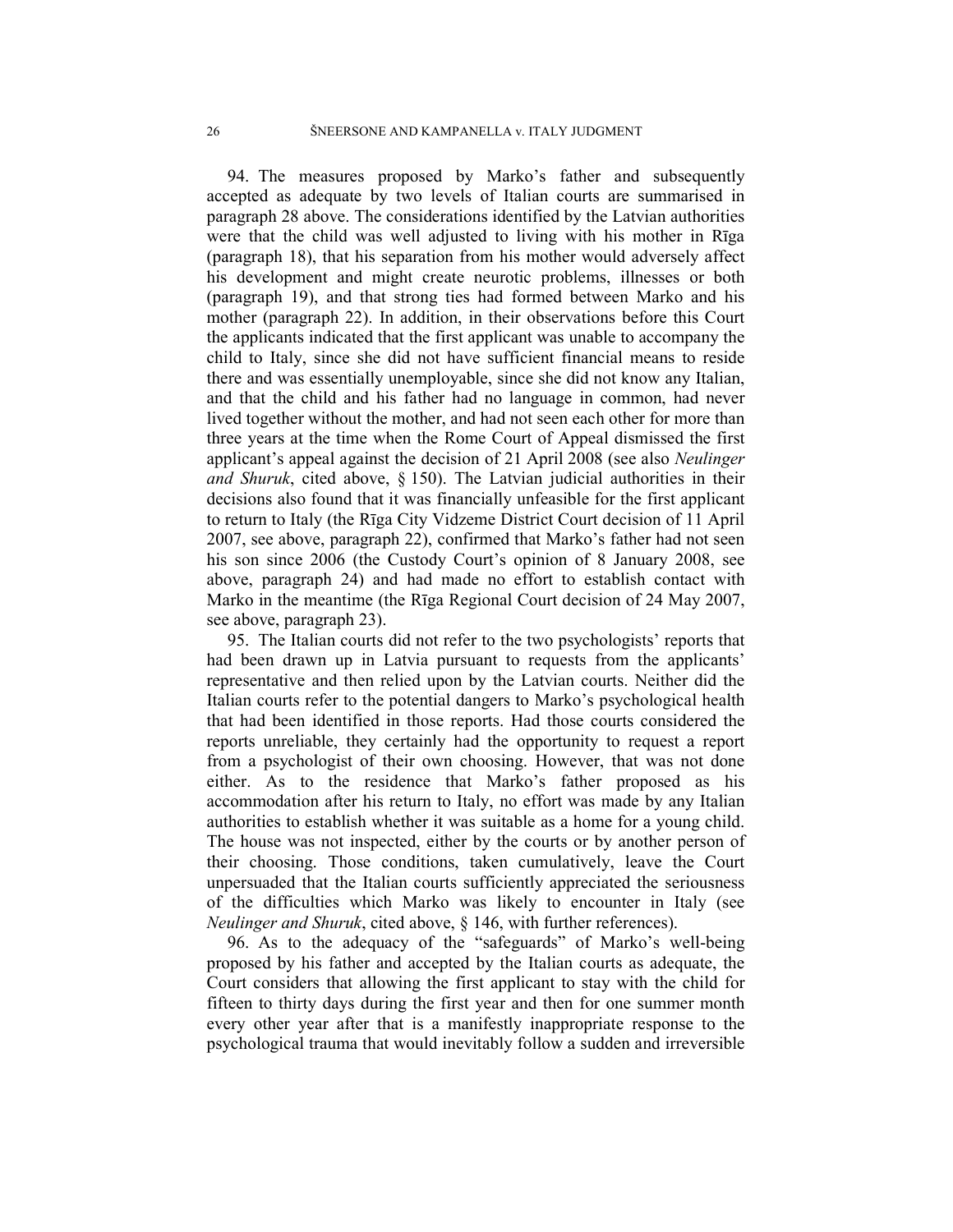severance of the close ties between mother and child. In the opinion of the Court, the order to drastically immerse a child in a linguistically and culturally foreign environment cannot in any way be compensated by attending a kindergarten, a swimming pool and Russian-language classes. While the father's undertaking to ensure that Marko receives adequate psychological support is indeed laudable, the Court cannot agree that such an external support could ever be considered as an equivalent alternative to psychological support that is intrinsic to strong, stable and undisturbed ties between a child and his mother.

97. Lastly, the Court observes, with the third-party Government, that the Italian courts had not considered any alternative solutions for ensuring contact between Marko and his father.

98. For these reasons the Court concludes that the interference with the applicants' right to respect for their family life was not "necessary in a democratic society" within the meaning of Article 8 § 2 of the Convention. There has accordingly been a violation of Article 8 of the Convention on the account of the Italian courts' order for Marko's return to Italy.

#### (c) The procedural fairness of the decision-making in the Rome Youth Court

99. So far as the fairness of the Italian decision-making process is concerned the applicants considered that the first applicant's absence from the hearing of the Rome Youth Court rendered it unfair and did not afford due respect to the interests safeguarded by Article 8 (see, inter alia, Iosub Caras v. Romania, cited above, § 41).

100. The Court finds that the procedural equality between the parties to the case was observed so far as the observance of the applicants' interests under Article 8 was concerned. The decisive procedural issue in the present case is whether the authorities charged with decision-making were placed in a position to duly respect and give force to the parties' rights under Article 8. Taking into account that both Marko's father and the first applicant submitted, with the aid of counsel, detailed written statements to two levels of Italian courts, the Court is satisfied that the procedural fairness requirement of Article 8 has been observed (see also the conclusions of the European Commission, above, paragraph 43). So far as the adequacy of those courts' reaction to the arguments submitted by the applicants is concerned, the Court refers to its conclusions above.

101. Accordingly there has been no violation of Article 8 on account of the first applicant's absence from the hearing of the Rome Youth Court.

### II. OTHER COMPLAINTS

102. The applicants also complained under Article 6 § 1 of the Convention about the length and unfairness of the first set of proceedings in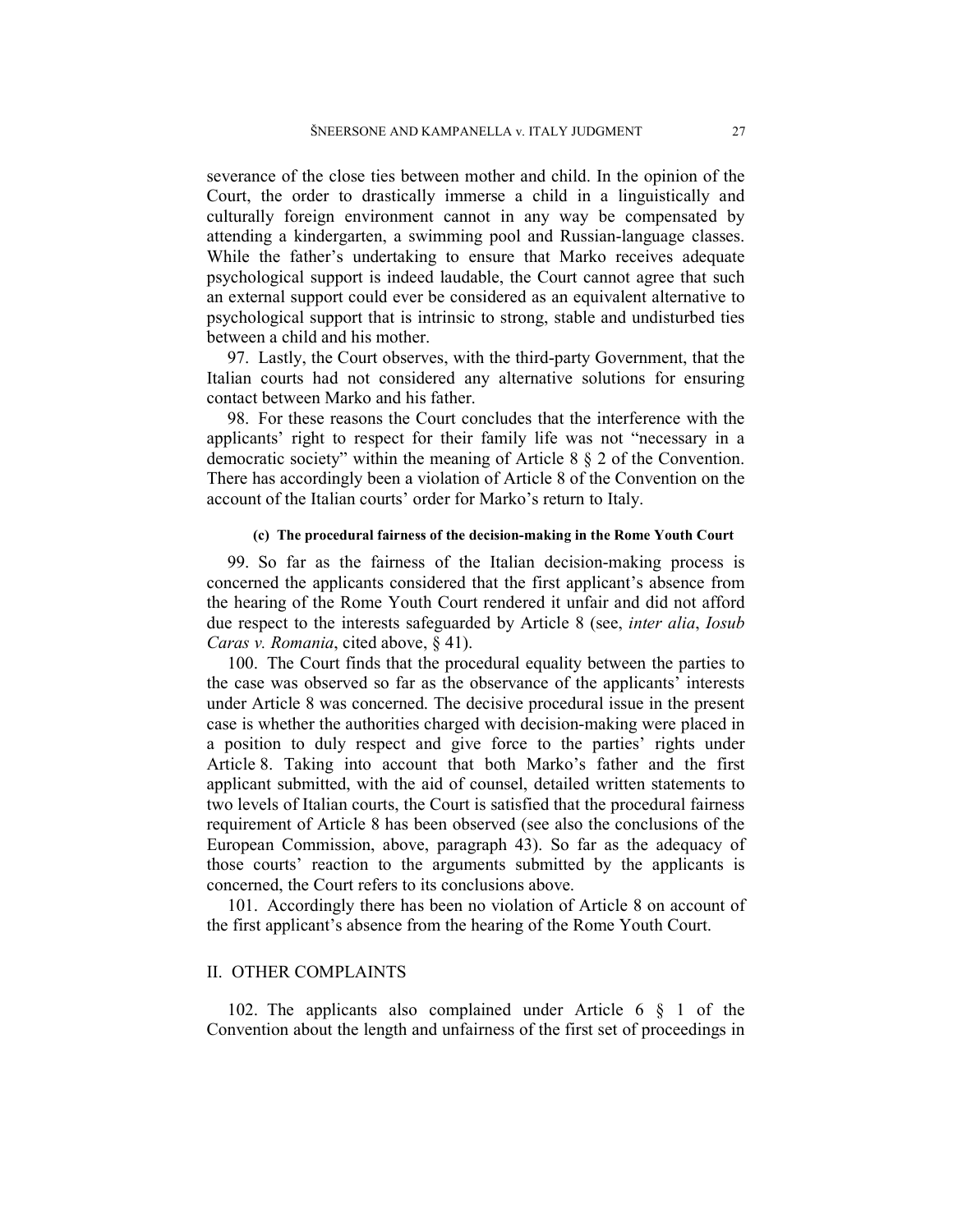the Italian courts and about the fact that Marko was not heard in person by any Italian courts.

103. However, in the light of all the material in its possession, and in so far as the matters complained of are within its competence, the Court finds that they do not disclose any appearance of a violation of the rights and freedoms set out in the Convention or its Protocols. It follows that this part of the application is manifestly ill-founded and must be rejected in accordance with Article 35 §§ 3 and 4 of the Convention.

## III. APPLICATION OF ARTICLE 41 OF THE CONVENTION

#### 104. Article 41 of the Convention provides:

"If the Court finds that there has been a violation of the Convention or the Protocols thereto, and if the internal law of the High Contracting Party concerned allows only partial reparation to be made, the Court shall, if necessary, afford just satisfaction to the injured party."

#### A. Damage

105. The applicants claimed EUR 10,000 in respect of non-pecuniary damage, approximately EUR 10 for each day of anxiety since the applicants first learned of Marko's father's request for Marko to be returned to Italy.

106. The respondent Government argued that the applicant had not submitted itemised particulars of that claim, as required by Rule 60 § 2 of the Rules of the Court.

107. The Court notes that the applicants have adequately explained the method used for arriving at the amount claimed in respect of non-pecuniary damage. In the light of the fact that the applicants must have demonstrated a clear link between the violation of Article 8 found by the Court and the non-pecuniary damage caused by the return order, the Court awards the applicants jointly EUR 10,000 in respect of non-pecuniary damage.

#### B. Costs and expenses

108. In respect of costs and expenses, the applicants claimed a total amount of EUR 13,610.69, calculated as follows: EUR 171 for the two psychological examinations of the second applicant, EUR 643 for translations of the documents sent by the Court, EUR 10,500 in legal fees for the first applicant's representation in the Italian courts, EUR 1,815 for the applicants' representation before the Court, EUR 371 for family psychotherapy for the applicants and EUR 110.69 for postal expenses.

109. The respondent Government argued that the applicant had not submitted itemised particulars of that claim, as required by Rule 60 § 2 of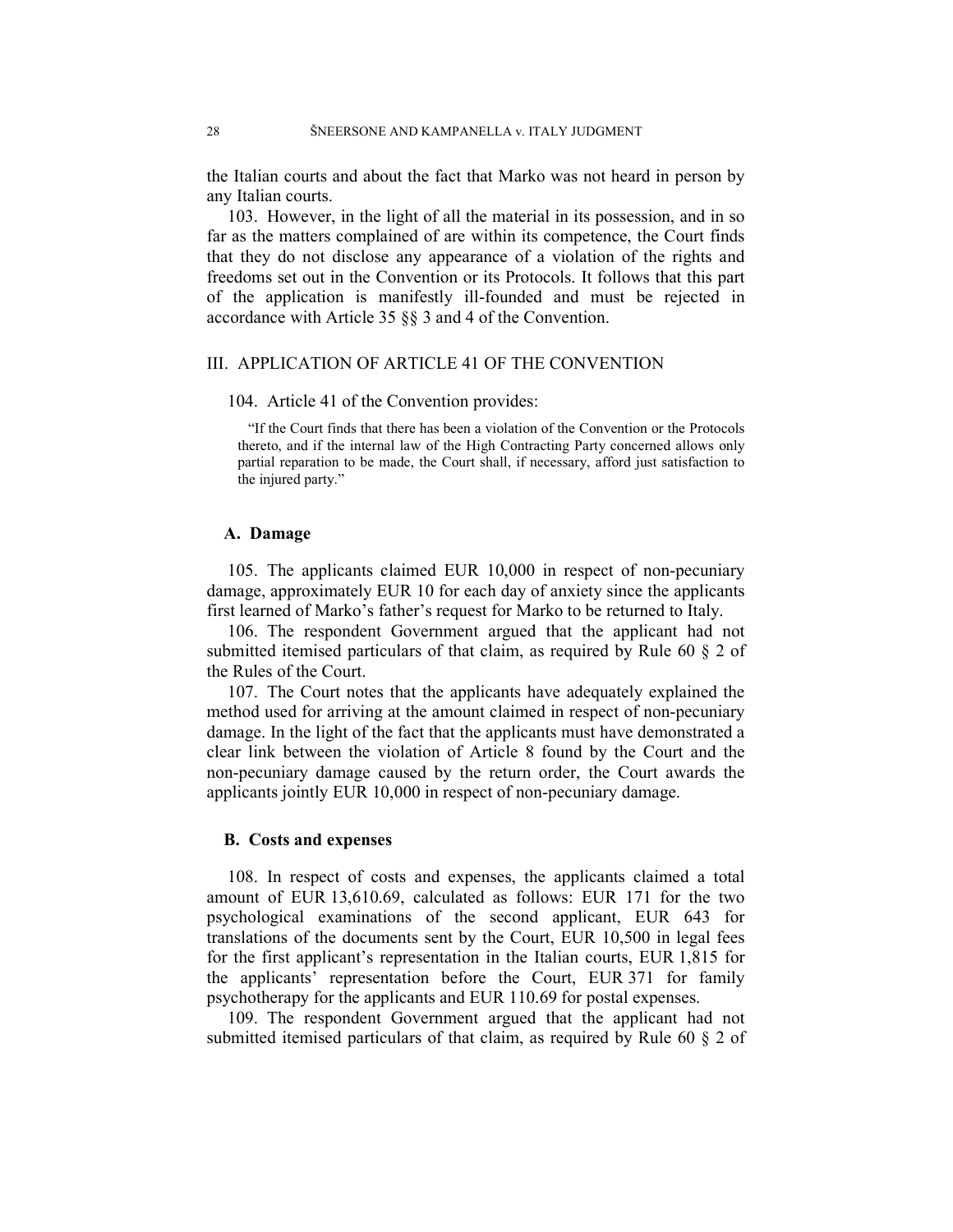the Rules of the Court. Furthermore, the applicants had not specified which documents from the Court had needed to be translated.

110. According to the Court's case-law, an applicant is entitled to the reimbursement of costs and expenses only in so far as it has been shown that these have been actually and necessarily incurred and are reasonable as to quantum. In the present case, regard being had to the documents in its possession and the above criteria, the Court considers it reasonable to award to the applicants jointly the sum of EUR 5,000 covering costs under all heads.

## C. Default interest

111. The Court considers it appropriate that the default interest should be based on the marginal lending rate of the European Central Bank, to which should be added three percentage points.

# FOR THESE REASONS, THE COURT

- 1. Dismisses by a majority the respondent Government's objection of nonexhaustion of domestic remedies;
- 2. Declares by a majority the complaints concerning the order to return the second applicant to his father in Italy and about the first applicant's absence from the hearing of the Rome Youth Court admissible;
- 3. Declares unanimously the remainder of the application inadmissible;
- 4. Holds by six votes to one that there has been a violation of Article 8 of the Convention on account of the Italian courts' order for the second applicant to be returned to Italy;
- 5. Holds unanimously that there has been no violation of Article 8 of the Convention on account of the first applicant's absence from the hearing of the Rome Youth Court;
- 6. Holds by six votes to one

(a) that the respondent State is to pay the applicants, within three months of the date on which the judgment becomes final in accordance with Article 44  $\S$  2 of the Convention, the following amounts:

(i) EUR 10,000 (ten thousand euros) jointly to the applicants, plus any tax that may be chargeable, in respect of non-pecuniary damage;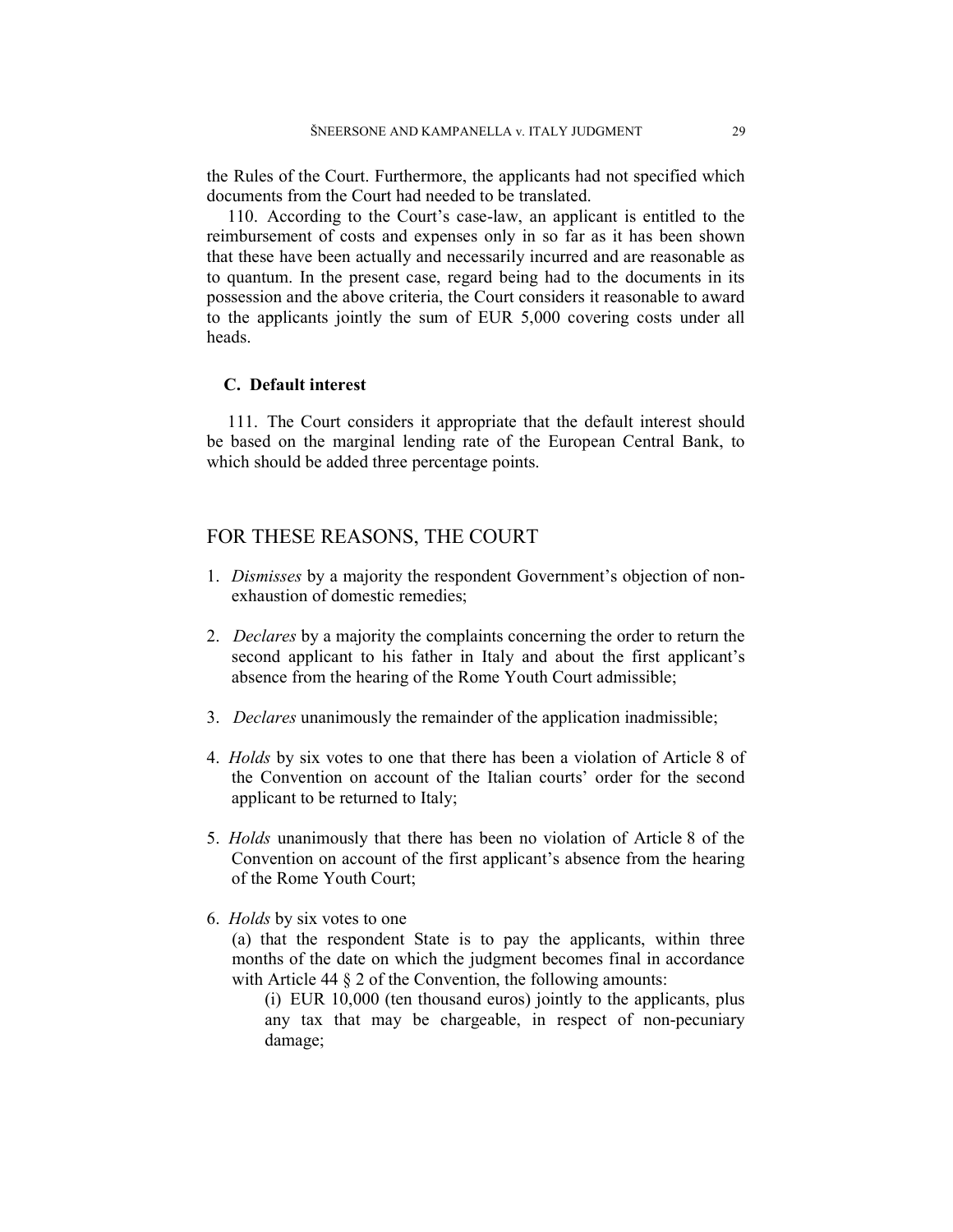(ii) EUR 5,000 (five thousand euros) jointly to the applicants, plus any tax that may be chargeable to the applicants, in respect of costs and expenses;

(b) that from the expiry of the above-mentioned three months until settlement simple interest shall be payable on the above amounts at a rate equal to the marginal lending rate of the European Central Bank during the default period, plus three percentage points;

7. Dismisses unanimously the remainder of the applicants' claim for just satisfaction.

Done in English, and notified in writing on 12 July 2011, pursuant to Rule 77 §§ 2 and 3 of the Rules of Court.

Registrar

Stanley Naismith Françoise Tulkens<br>Registrar President President

In accordance with Article 45 § 2 of the Convention and Rule 74 § 2 of the Rules of Court, the separate opinion of Judge Popović is annexed to this judgment.

> F.T. S.H.N.